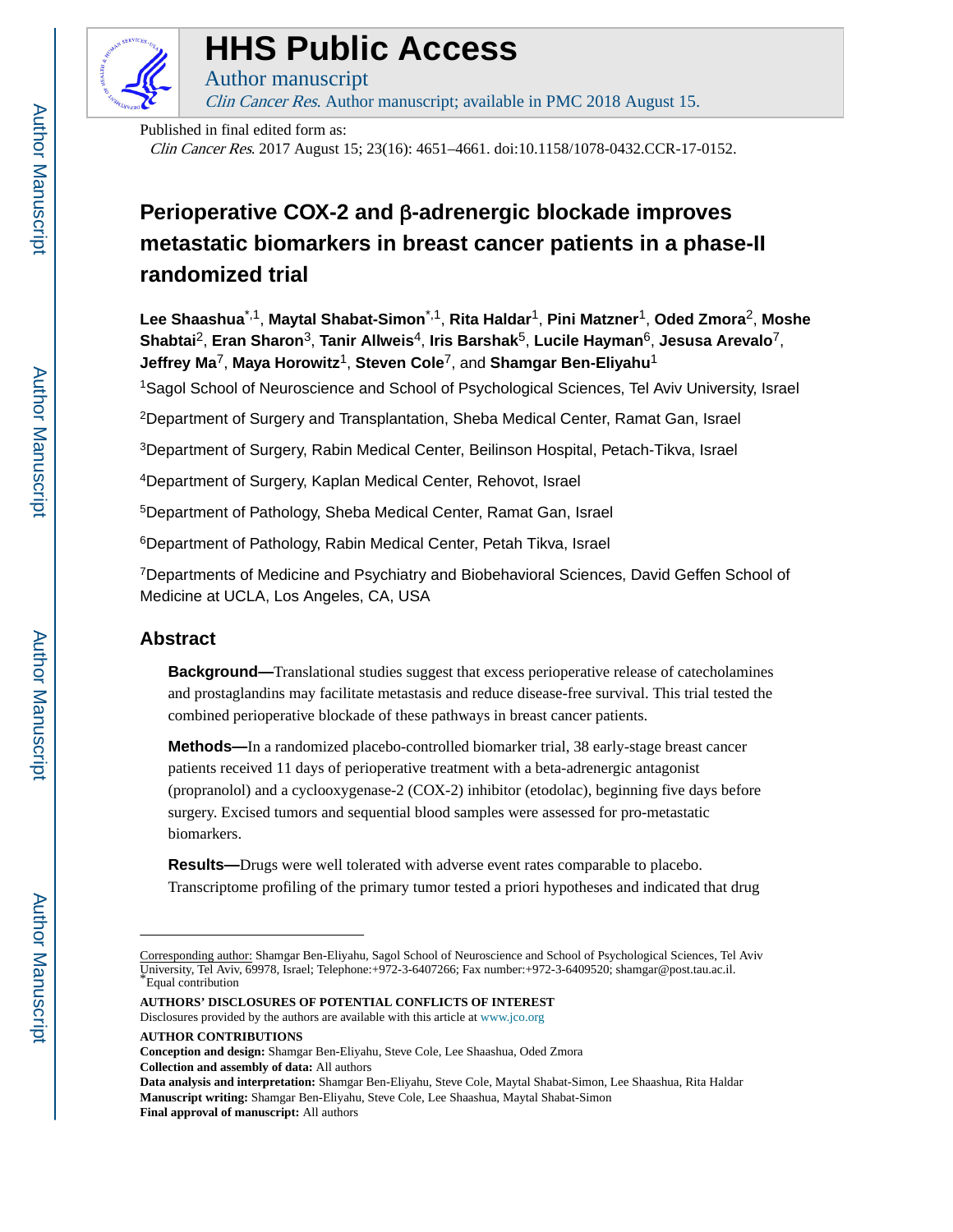treatment significantly (i) decreased epithelial-to-mesenchymal transition, (ii) reduced activity of pro-metastatic/proinflammatory transcription factors (GATA-1, GATA-2, early-growth-response-3/ EGR3, signal transducer and activator of transcription-3/STAT-3), and (iii) decreased tumorinfiltrating monocytes while increasing tumor-infiltrating B cells. Drug treatment also significantly abrogated presurgical increases in serum interleukin-6 (IL-6) and C-reactive protein levels, abrogated perioperative declines in stimulated interleukin-12 and interferon-gamma production, abrogated postoperative mobilization of CD16− "classical" monocytes, and enhanced expression of CD11a on circulating natural killer cells.

**Conclusions—**Perioperative inhibition of COX-2 and β-adrenergic signaling provides a safe and effective strategy for inhibiting multiple cellular and molecular pathways related to metastasis and disease recurrence in early-stage breast cancer.

#### **Keywords**

Breast cancer; COX-2 inhibition; β-adrenergic blockade

## **Introduction**

The removal of a primary tumor, and the abolition of its potential immunosuppressive and metastasis-promoting effects (1), presents a window of opportunity to eliminate or control any remaining minimal residual disease. Unfortunately, the perioperative period and the excision of a primary tumor also trigger a variety of physiological processes that may potentially accelerate the progression of pre-existing micrometastases and promote the initiation of new metastases (2,3). As such, the perioperative period plays a critical role in determining long-term cancer outcomes, disproportionally to its short duration (4). Importantly, pre-clinical animal models of cancer suggest that pharmacological modification of perioperative physiology could be exploited to reduce the burden of residual disease (4).

Specifically, animal studies using syngeneic or human xenograft models of cancer have implicated peri-surgical high levels of catecholamines and prostaglandins in mediating many of the pro-metastatic effects of surgery and perioperative stress (2,4,5). Catecholamines and prostaglandins are released by tumor cells, stromal cells within the tumor microenvironment, and by host physiological systems as a result of physiological and psychological stress responses to coping with cancer, tissue damage, pain, and a variety of surgical impacts (6). These signaling pathways can act directly on tumor cells to enhance their proliferation, motility, invasive capacity, resistance to anoikis, secretion of angiogenic factors (5,7–9), and epithelial-to-mesenchymal transition (EMT) (7,10). Catecholamines and prostaglandins can also indirectly promote metastasis by suppressing cell-mediated immunity (2), increasing pro-metastatic cytokines (e.g., interleukin-8; IL-8) (11), and inducing inflammation, which is a hallmark of cancer progression (12).

During the last decade, we and others have found that pharmacologic inhibition of βadrenoceptors and/or prostaglandin synthesis can reduce the pro-metastatic and immunesuppressive effects of stress and surgery (9,13–18). In these preclinical studies, the simultaneous administration of a β-blocker (propranolol) and a COX-2 inhibitor (etodolac) in combination (rather than each drug alone) has generally proven most effective, and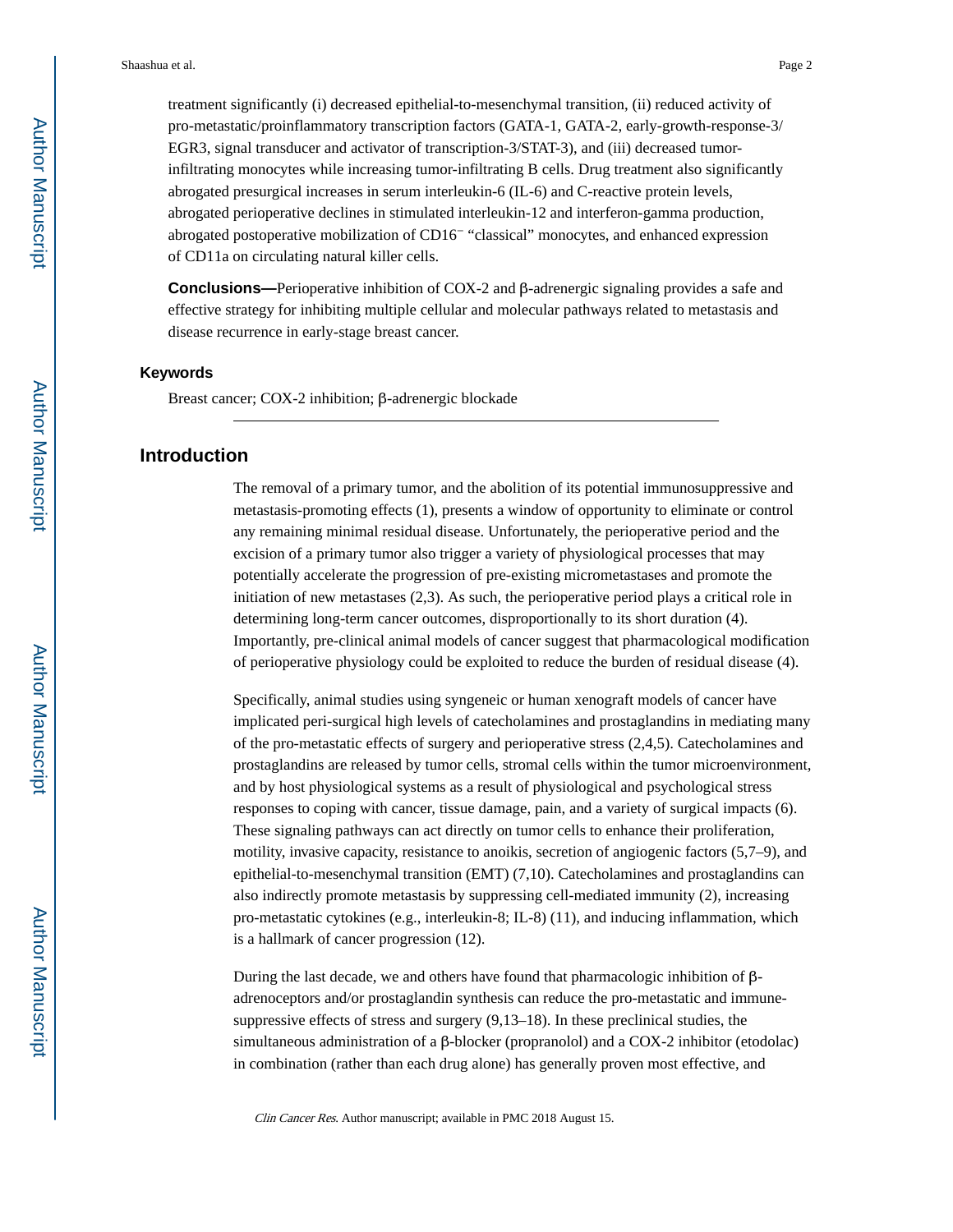sometimes constitutes the only effective approach (19–21). The synergistic effect of combined treatment protocols may stem from the fact that catecholamines and prostaglandins are both elevated perioperatively and each can increase metastatic propensity through converging pathways (i.e., activation of the cAMP-Protein Kinase A signaling system). Simultaneous inhibition of COX-2 and β-adrenergic signaling has reduced postoperative metastasis (and in some cases improved overall survival) in multiple preclinical tumor models including breast, colon, lung, melanoma, and leukemia (19,20,22–24). Consistent with these pre-clinical studies, several pharmaco-epidemiological studies have also documented reductions in breast cancer progression or recurrence in patients who happened to be taking β-blockers at or before initial diagnosis (25,26). Long-term use of COX-inhibiting NSAIDS was also associated with reduced risk of colorectal cancer (27). To assess the potential biological impact of combined perioperative COX-2 and β-adrenergic inhibition in human breast cancer, we herein conducted a randomized placebo-controlled biomarker trial employing etodolac and propranolol. Primary outcome analyses tested whether this combined drug treatment would reduce proinflammatory and prometastatic transcriptome profiles in the malignant tissue.

Three specific transcriptome signatures were targeted a priori based on previous research implicating them in COX-2 and/or  $\beta$ -adrenergic influences on breast cancer progression and metastasis. (i) The primary tumor's EMT profile was assessed as mesenchymal polarization has been shown to promote intravasation and extravasation of epithelial tumor cells (28), and because both COX-2 activation and β-adrenergic signaling can promote EMT (COX-2 by inducing matrix metalloproteinase-1 (MMP-1) and MMP-2 (10) and inhibiting Smad signaling (29), and β-adrenergic signaling by upregulating SNAIL and TWIST transcription factors (7)). (ii) Transcriptome signatures of tumor-infiltrating leukocyte subpopulations were assessed based on data linking monocyte/macrophage infiltration to breast cancer metastasis and B lymphocyte infiltration to reduced progression. (iii) Pro-inflammatory and pro-metastatic transcription control pathways previously implicated in breast cancer progression were also assessed (nuclear factor-kappaB [NF-κB]/cRel, activator-protein-1 [AP-1], GATA family, STAT family, NRF-2, EGR family transcription factors and the glucocorticoid receptor; GR). Secondary outcome analyses addressed peripheral immune parameters, including serum and ex-vivo stimulated Th1 and inflammatory cytokines (IL-12, IFN-γ), NK cell activation markers, and circulating leukocyte populations (with a particular focus on monocytes due to their involvement in metastasis). This is the first clinical trial to test the efficacy of a combined perioperative treatment with a β-blocker and a COX-2 inhibitor in breast cancer patients.

### **Methods**

## **Patients and inclusion/exclusion criteria**

Thirty-eight women (age 33–70) diagnosed with stage I–III breast cancer were enrolled from three medical centers in Israel. Exclusion criteria included (i) any contraindication for the drugs, such as diabetes, asthma, cardiovascular disease, or low blood pressure, (ii) chronic use of any β-blocker or COX inhibitor, and, (iii) chronic autoimmune disease. The study protocol [\(ClinicalTrials.gov](http://ClinicalTrials.gov) Identifier: NCT00502684) was approved by IRBs at each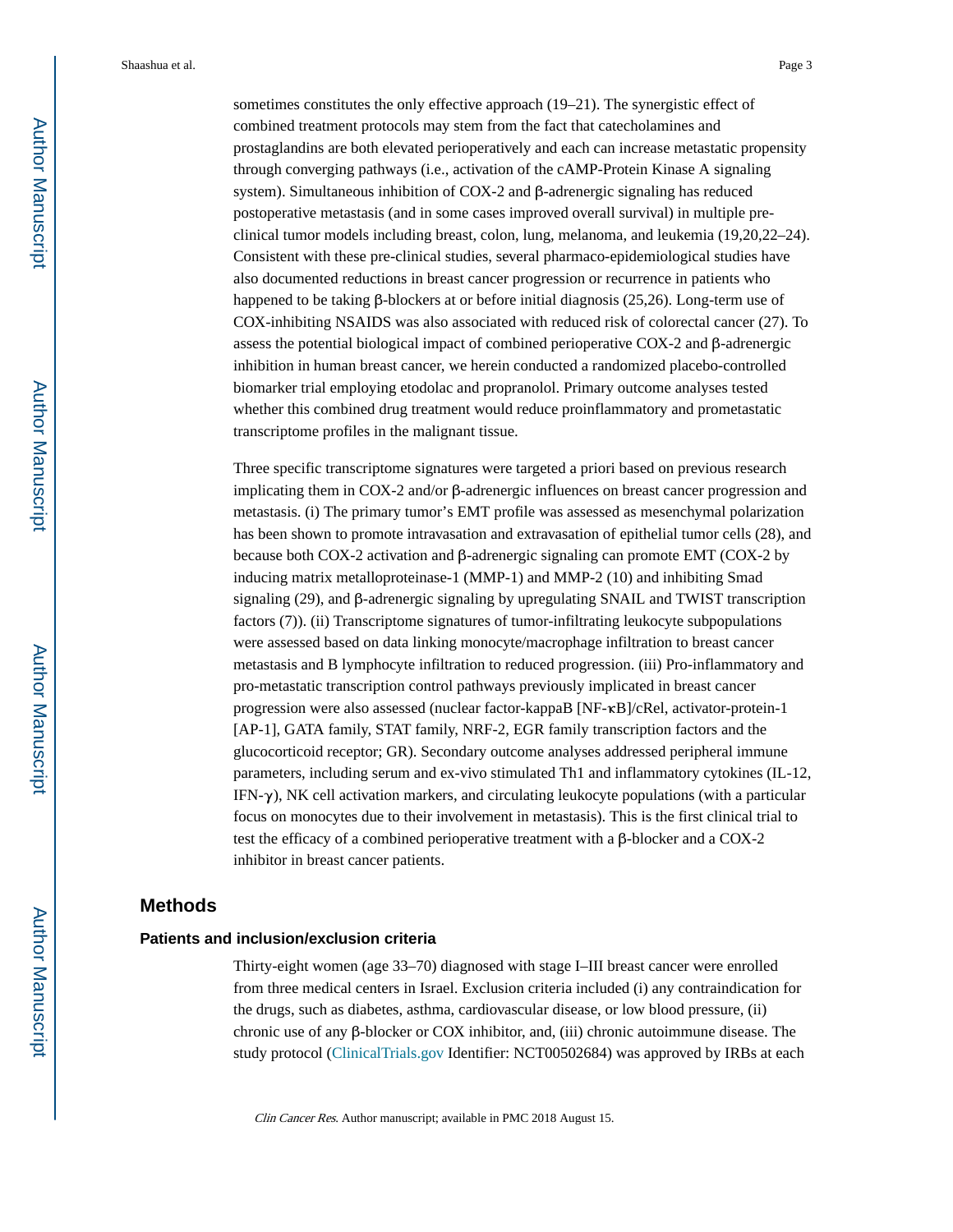study site, and written informed consent was obtained from patients before performing any study-related procedures.

#### **Study design and drug treatment**

This multicenter double-blind placebo-controlled randomized biomarker trial employed two equal-sized arms of drug- and placebo-treatment (Fig. 1 A and B). Patient randomization was stratified by age within each medical center (below or above 50). Drug/placebo was administered for 11 consecutive days, starting five days before resection of the primary tumor (Fig. 1 B). Oral BID etodolac (400 mg) was administered throughout the treatment period. Propranolol was administered orally using extended release formulations: 20 mg BID during the five days preceding surgery; 80 mg on the morning of surgery and on the evening and morning following surgery; and 20 mg BID thereafter during five postoperative days. Identical schedules were used for placebo and medication.

#### **Endpoints and assessments**

Excised tumor tissue was fixed in 4% formaldehyde and stored as a formalin-fixed-paraffinembedded (FFPE) block. Five 5μm sections were used for gene expression profiling as described below. Four blood samples were obtained between 7–11 AM. The first was taken before medication initiation (T1); the second and third were taken on the mornings before and after surgery (T2 and T3, respectively), at least 1 hr after the morning medication dose; and the fourth was taken at least 2 days after treatment cessation (T4; median of 16 days post-medication) (Fig. 1B).

#### **Gene expression profiling and bioinformatic analysis**

Detailed methods and references for gene expression profiling and bioinformatic analysis are presented in the Supplementary Methods. Briefly, RNA was extracted from five 5μm FFPE sections of breast tumors, tested for sufficient mass, and subjected to genome-wide transcriptional profiling using Illumina Human HT-12 v4 Expression BeadChips (Illumina Inc., San Diego, California) with quantile normalization (30). Linear model analyses of log2-transformed expression values quantified the difference in average expression between groups (drug treatment vs. placebo) after controlling for tumor stage. A priori hypotheses regarding EMT polarization and tumor-associated leukocyte transcriptomes were tested using Transcript Origin Analyses to relate all genes showing 1.25-fold differential expression in this study to previously published reference transcriptome profiles derived from mesenchymal- vs. epithelial-polarized breast cancer cells (GSE13915) or isolated leukocyte subsets (GSE1133). A priori hypotheses regarding activity of breast cancerrelevant transcription control pathways were tested using TELiS bioinformatic analysis of transcription factor binding motifs (TFBMs) in the promoters of all genes showing  $1.25$ fold differential expression, using TRANSFAC position-specific weight matrices for inflammation-related pathways (NF-κB/cRel, AP-1), GATA family factors GATA1-GATA3, cytokine response factors STAT1 and STAT3, the oxidative stress response factor NRF-2, the neuroendocrine response factor GR, and EGR family transcription factors EGR1-EGR4/ NGFIC, as previously described. Statistical testing of bioinformatics results was based on standard errors derived from bootstrap resampling of linear model residual vectors over all genes assayed (which accounts for any potential correlation across genes).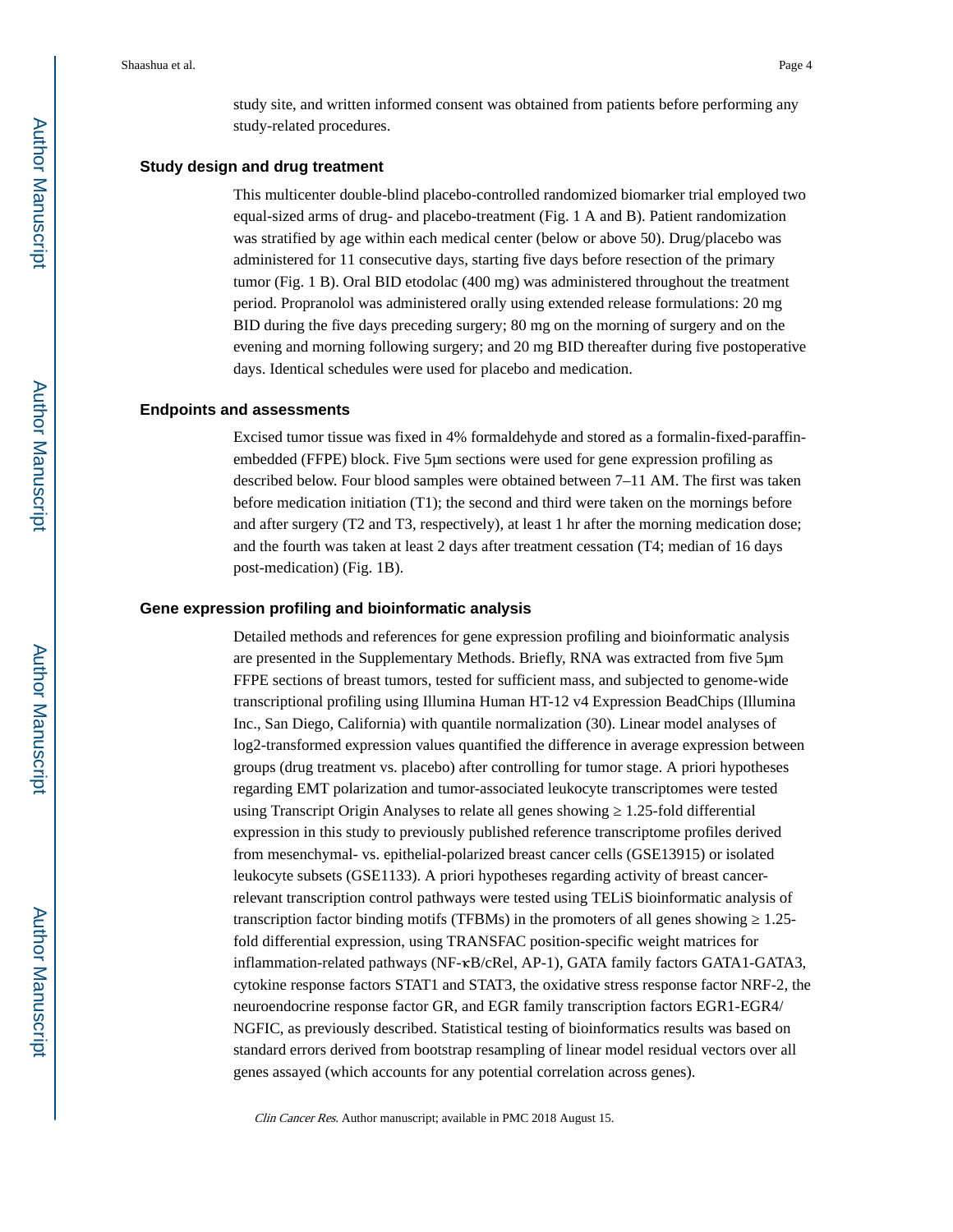#### **Blood collection, ELISA, flow-cytometry, and induced cytokine production**

The Supplementary Methods detail the standard procedures used to assess serum IL-6, CRP, IL-10, and cortisol; ex-vivo lipopolysaccharide- (LPS) & phytohaemagglutinin- (PHA) stimulated production of interferon-gamma (IFN- $\gamma$ ) and IL-12; and flow cytometric analyses of NK cell activation markers and leukocyte subset prevalence.

#### **Statistical Analysis**

All analyses were two-sided and conducted based on a priori hypotheses. Our primary hypothesis was that drug treatment would reduce three progression-related transcriptome profiles in malignant tissue (EMT, tumor-associated monocyte/macrophage transcriptomes, and proinflammatory/prometastatic transcription factors). Our secondary hypothesis was that drug treatment would shift circulating immune parameters towards lower inflammatory and higher anti-metastatic immunity as indicated by serum and ex-vivo stimulated cytokine levels, NK cell activation markers, and circulating "classical" (CD14++CD16−) monocytes.

For tumor transcriptome analyses, the statistical significance of bioinformatic result ratios (Drugs/Placebo) was tested by Student's t-test. For blood-measures analyses, a planned contrast was used to compare the impact of drug treatment (average of T2 and T3) to untreated levels (average of T1 and T4) (i.e., Drugs  $[(T2+T3) - (T1+T4)]$  – Placebo  $[(T2+T3) - (T1+T4)]$ , and post-hoc comparisons were performed to assess group differences at specific time points. For serum cytokine levels and gene expression assessments, data were log transformed to stabilize variance. Blood sample data during treatment were expressed as a % of the average value at no-treatment time points (i.e., average of T1 and T4).

## **Results**

#### **Demographics, adverse events, and drug compliance**

The two groups did not differ on any demographic or cancer-related characteristic assessed (Table 1 and 2). Two patients reported physical discomfort within the first 2 days of treatment (before hospitalization): one placebo-treated patient reported anxiety and showed increased heart rate and blood pressure; a second drug-treated patient reported nausea. Both self-withdrew without further medical examination, and no additional samples were collected from these patients. The other 36 women reported no adverse events and consumed at least 95% of their medication/placebo doses.

#### **Tumor gene expression**

Genome-wide transcriptional profiling of tumor tissues identified 163 genes showing  $>1.25$ fold up-regulation in tumors from drug-treated patients vs. placebo-treated controls, and 141 genes were equivalently down-regulated. A priori-specified bioinformatic analyses, using previously published mesenchymal and epithelial breast cancer cell transcriptomes as reference points, showed that drug treatment reduced the extent of mesenchymal polarization (diagnosticity z-score: mean =  $-0.43 \pm$  SE 0.09, p <.0001) but had no significant effect on epithelial-characteristic gene expression  $(+0.13 \pm 0.11, p = .106; Fig.$ 2A). Similar a priori-specified tumor transcriptome analyses using isolated leukocyte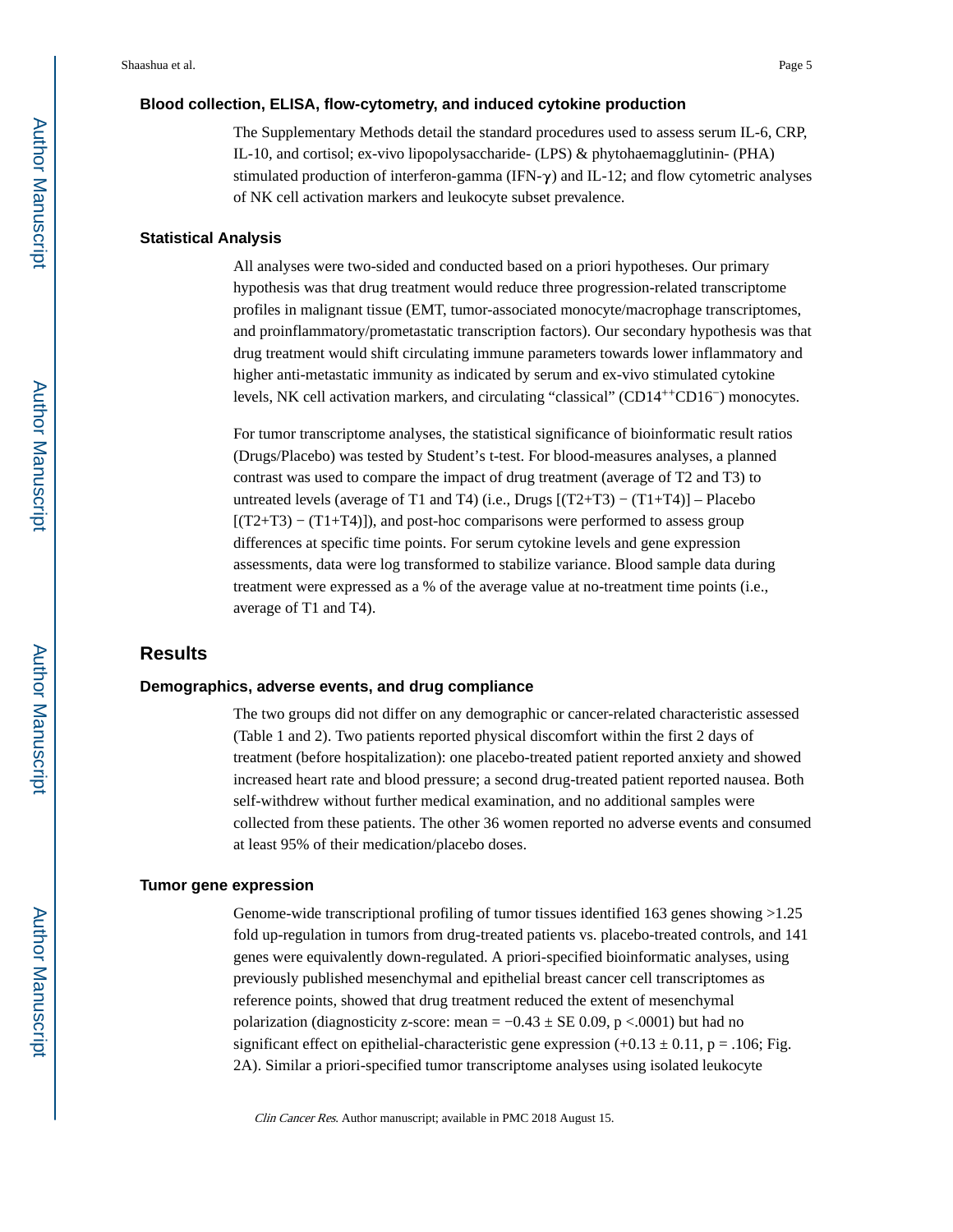subpopulations as reference points (Fig. 2B) indicated that drug treatment reduced expression of CD14<sup>+</sup> monocyte-related transcripts  $(-0.42 \pm 0.15, p=0.036)$  and increased expression of genes characteristic of CD19<sup>+</sup> B cells (+0.45  $\pm$  0.17, p=.0033). We also tested a priori hypotheses regarding specific transcription control pathways that are linked to prometastatic processes of inflammation, tissue invasion, and EMT. Promoter-based bioinformatic analyses (Fig. 2C) indicated down-regulated activity of GATA-1 ( $log<sub>2</sub>$  fold difference in promoter binding site prevalence: mean =  $-0.48 \pm 0.10$ , p<.0001), GATA-2  $(-0.40 \pm 10, p=.0001)$ , STAT3  $(-1.61 \pm 0.66, p=.0154)$ , EGR-3  $(-0.70 \pm 0.35, p=.048)$  and GRE ( $-0.85 \pm 0.42$ , p=.043) in tumors from drug-treated patients.

#### **Serum levels of soluble factors**

As expected, given that psychological and physiological stress responses intensify in the lead-up to surgery (31), serum levels of IL-6 increased by  $24\% \pm 12.1\%$  from T1 to T2 in the placebo-treated group and CRP levels similarly increased by  $41.5\% \pm 20.5\%$  (Fig. 3A– B). However, this pattern was significantly reversed in the drug-treated group (11.3%  $\pm$ 5.5%) decline for IL-6, p=.0009; 10%  $\pm$  10.7% decline for CRP, p=.034). On the morning after surgery (T3), both placebo- and drug-treated groups showed increases in IL-6 and CRP above pre-surgical levels (IL-6:  $+573\% \pm 97\%$  and  $+442\% \pm 70\%$  for placebo- and drugtreated groups, respectively; CRP:  $+828\% \pm 285\%$  and  $+635\% \pm 281\%$ ; all p <.001). A planned contrast of drug- vs. placebo-treated groups during treatment (average of T2 and T3) vs. off treatment (average of T1 and T4) showed a significant reduction in IL-6 for the drug-treated group ( $p = .011$ ), and a marginally significant reduction in CRP. Drug treatment did not significantly affect serum cortisol or IL-10 concentrations at any time point (Fig. 3C–D).

#### **Immune indices in blood samples**

In the placebo-treated group, ex-vivo LPS- and PHA-stimulated production of IL-12 and IFN-γ decreased progressively from T1 to T3 (IL-12:  $-38\% \pm 10\%$ ; IFN-γ:  $-30.2\% \pm 9.1\%$ ; both p<.0001), as previously reported (31). Drug treatment blocked this decrease, resulting in higher levels of these cytokines at T2 and T3 (i.e., for the planned contrast described above, IL-12: +50.8%  $\pm$  15.2%, p=.028; IFN- $\gamma$ : +31%  $\pm$  8.6%, p=.024) (Fig. 4A–B).

Drug treatment also blocked an influx of CD14++CD16− classical monocytes into circulation on the morning after surgery (T3; difference =  $85\% \pm 15\%$ , p=.032) (Fig. 4C), and increased expression of the activation marker CD11a on NK cells (CD3−CD56+CD16+) during treatment (average of T2 and T3) vs. off treatment (average of T1 and T4; difference  $=$  $+16\% \pm 6.3\%, p=.024$ ) (Fig. 4D).

## **Discussion**

These data show that perioperative administration of the β-adrenergic antagonist propranolol and the COX-2 inhibitor etodolac induces multiple favorable impacts on (i) primary tumor gene expression profiles (bioinformatic indications of reduced EMT; reduced activity of GATA-1, GATA-2, EGR3, GRE, and STAT3 transcription factors; and reduced tumorassociated monocytes and increased tumor-associated B cells) and on (ii) circulating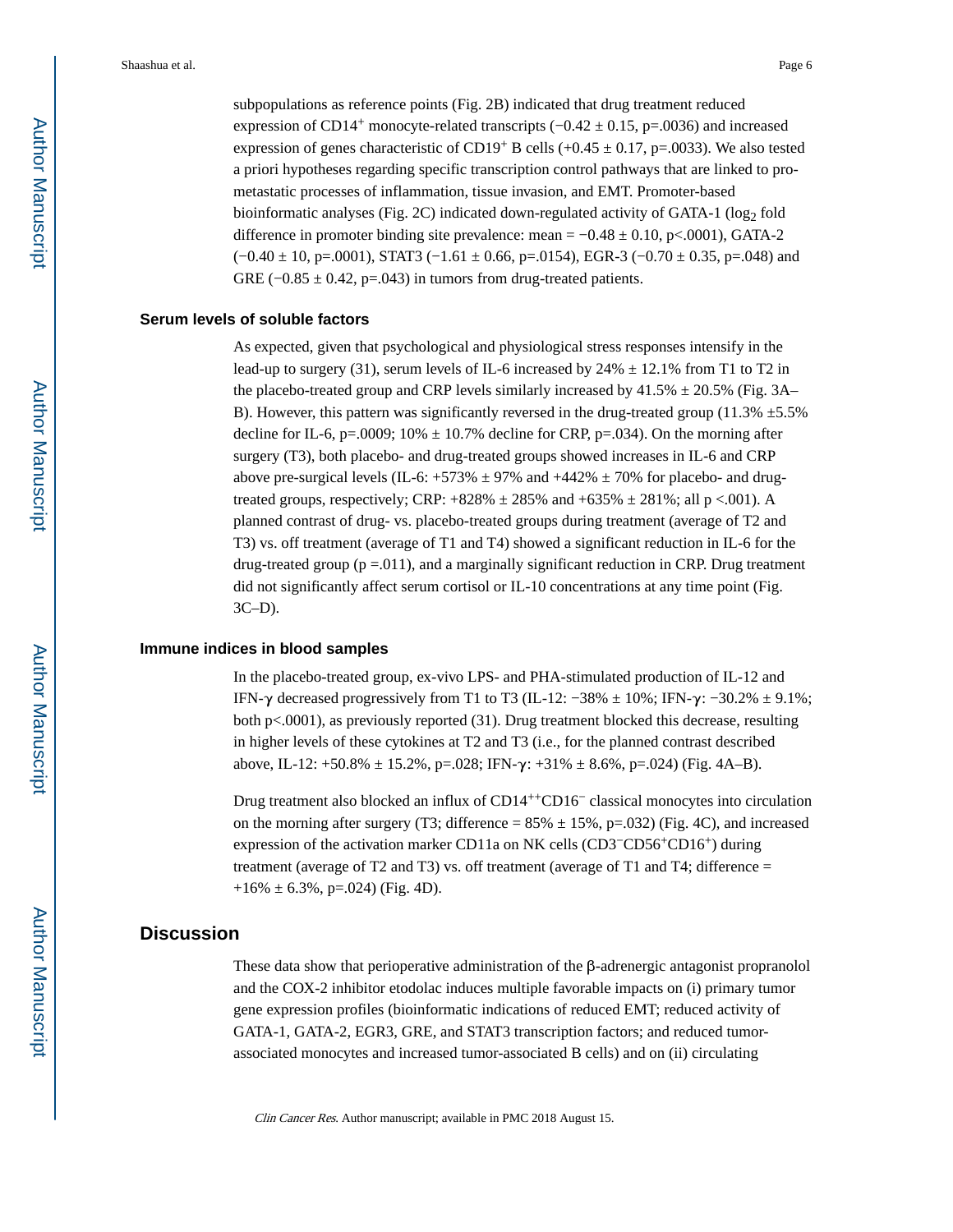immune parameters (serum and ex vivo-induced cytokine levels, reduced classical monocyte influx, and increased NK cell activation markers). Each of these outcomes has previously been linked to reduced tumor progression in pre-clinical animal models and/or human clinical studies. This study was designed solely as a randomized controlled test of perioperative propranolol and etodolac effects on biomarker outcomes, and involved no long-term assessment of clinical outcomes. However, the favorable safety profile and favorable impacts on tumor transcriptome profiles and immune parameters provide a rationale for future clinical trials employing more robust sample sizes and long-term followup to assess impacts of perioperative COX-2 and β-adrenergic inhibition on clinical outcomes in early-stage breast cancer.

#### **Tumor molecular characteristics**

Drug treatment reduced tumor molecular biomarkers of EMT. This finding corresponds well with animal studies indicating that COX-2 inhibitors and β-adrenergic antagonists can inhibit EMT in human tumor xenografts (5,32). In metastatic breast cancer, a mesenchymal phenotype is more prevalent in circulating tumor cells than in the primary tumor (33), suggesting the clinical significance of EMT for metastasis. Moreover, the EMT profile of the primary tumor predicts long-term cancer outcomes, including overall survival (34), in several cancer types.

Drug treatment also decreased intra-tumoral molecular indicators of several pro-metastatic transcription control pathways, including GATA-1, GATA-2, and EGR3. GATA-1 exerts anti-apoptotic activity (35) and promotes EMT by down-regulating E-cadherin (5), and GATA-2 can inhibit the tumor suppressor gene, phosphatase and tensin homolog (PTEN) (36). Both factors promote breast cancer development and progression (37). EGR3 is induced by estrogen signaling (38), and has been linked to lymph node status, metastatic spread, and poor prognosis (39). Drug treatment also reduced indicated activity of the glucocorticoid receptor (GR), which can enhance tumor cell survival by inducing Bcl-xL (40), inducing anti-apoptotic signaling (41,42), suppressing p53 activity (43), and inducing chemoresistance (8).

#### **Inflammatory indicators in the tumor and circulation**

Previous studies have reported that psychological and surgery-related sympathetic nervous system stress responses can elevate levels of proinflammatory ligands, including IL-6 and CRP (44). In the current study, both IL-6 and CRP levels increased before surgery in the placebo group (from T1 to T2), but drug treatment reversed this effect and reduced levels of both inflammatory indicators at T2. IL-6 and CRP are associated with tumor progression and poor prognosis in multiple solid tumor types, including breast, lung, and prostate, and hematopoietic malignancies (37,45). IL-6 activates the janus-kinase-STAT signaling pathway, which is well known to promote tumor cell proliferation, survival, and invasion, as well as immunosuppression and inflammation. STAT3 and STAT5 are strongly associated with cancer progression (37). Here, both plasma IL-6 levels and indicators of tumor STAT3 activity were reduced by the drug treatment. Drug treatment also effectively blocked a marked postoperative (T3) mobilization of "classical" pro-inflammatory CD14<sup>++</sup>CD16<sup>−</sup> monocytes. Thus, combined perioperative β-blockade and COX-2 inhibition may inhibit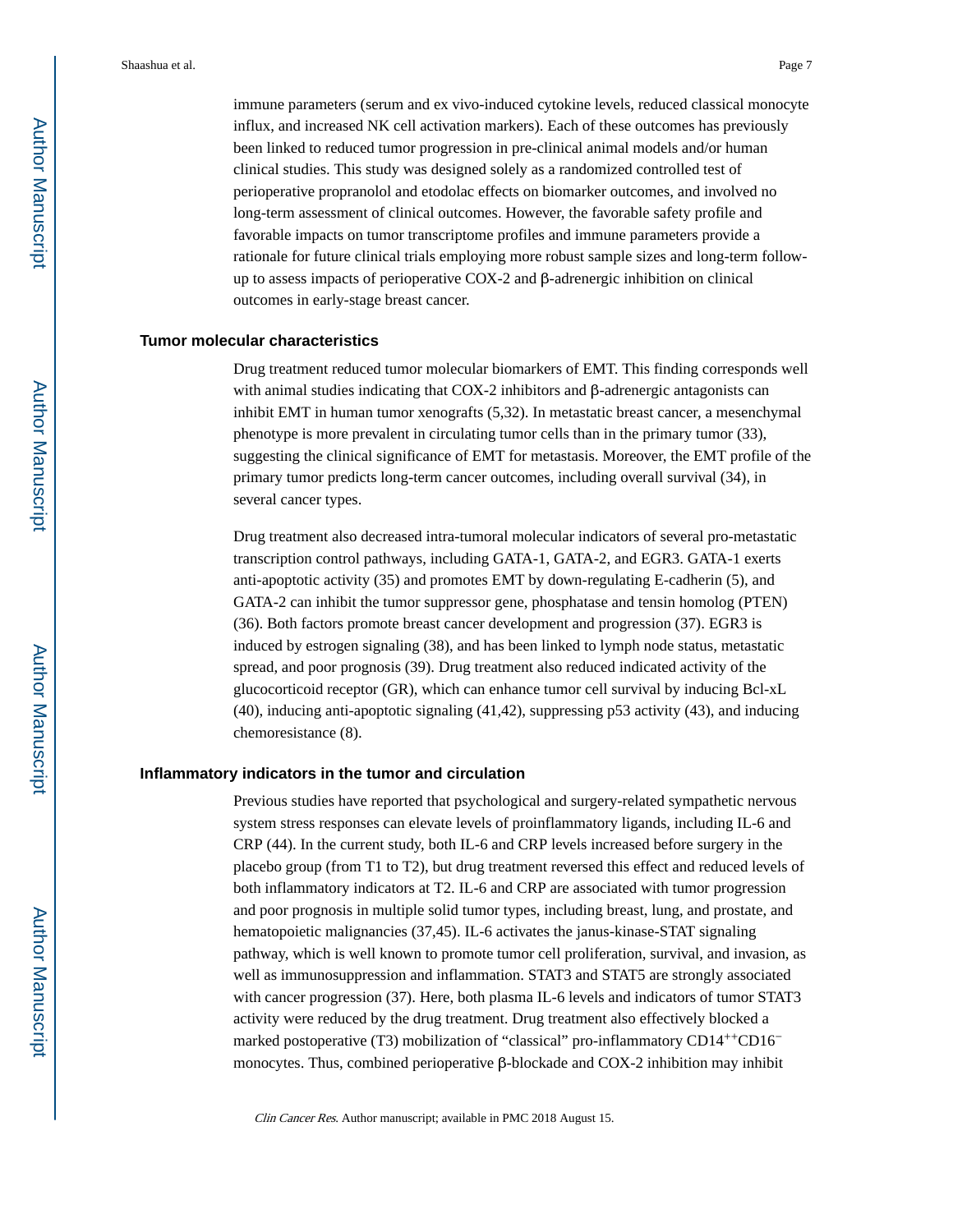stress-induced inflammatory and metastatic processes through multiple cellular and molecular pathways.

#### **Immune status in the tumor and circulation**

Transcriptome profiling of the primary tumor also indicated potential effects of the combined perioperative drug treatment in increasing tumor-infiltrating B cells and decreasing tumor-associated monocyte/macrophages. Tumor-infiltrating B cells comprise up to 60% of the tumor-associated lymphocytes (46,47), and predict increased survival rates in breast cancer (47,48). Monocyte recruitment by tumors was shown in several animal models to be enhanced by β-adrenergic signaling, and to promote cancer progression (5). In human cancers, tumor-infiltrating monocytes, which often transform into M2-macrophages, are correlated with decreased survival in many solid tumors including breast, thyroid, and bladder cancers (49,50). Thus, the profile of immune cell alterations reflected in wholetumor transcriptome profiling indicates favorable effects of this drug regimen on local immune cell mediators of disease progression.

Consistent with previous reports in animal models, (31) stress and surgery also decreased LPS- & PHA-induced production of IFN- $\gamma$  and IL-12 by circulating leukocytes. However, this suppression was abrogated by drug treatment. These Th1 cytokines are prominent activators of anti-tumor CTL and NK cells (2). The drug treatment also increased expression of CD11a (lymphocyte function-associated antigen-1; LFA-1) on circulating NK cells. This membrane glycoprotein is a marker of NK cell activation and interacts with intercellular adhesion molecule-1 (ICAM-1) and other tumor ligands to promote tumor lysis by NK cells (51). In a pre-clinical model, where a spontaneously metastasizing orthotopic primary tumor was excised, surgery reduced CD11a expression on NK-cells and our perioperative drug treatment (propranolol and etodolac) blocked that effect and improved long-term survival rates (20).

#### **Perioperative significance of the treatment and safety concerns**

Combined administration of propranolol and etodolac had favorable impacts on multiple biomarkers assessed before, during, and following surgery. Given that both catecholamines and prostaglandins are abundant throughout the perioperative period, and that micrometastases and residual disease may exist before and following surgery, these data suggest that treatment throughout the entire perioperative period is optimal.

The safety of this drug regimen is discussed in greater detail in the Supplementary Methods. Briefly, for patients without contraindications, the safety profiles of propranolol and etodolac are well established, especially for the short duration employed here (52,53). Concerns and variable findings have been reported regarding the perioperative use of  $\beta_1$ selective antagonists (54), but no evidence indicates a risk associated with use of nonselective β-adrenergic antagonists such as propranolol. Tissue healing was shown in animal studies not to be adversely affected by either drug or by their combined use (55). In the current study and in a previous study in cancer patients (56), we observed no serious or moderate adverse events associated with this treatment regimen. This favorable safety profile is important in evaluating the overall cost-benefit ratio for the present drug regimen,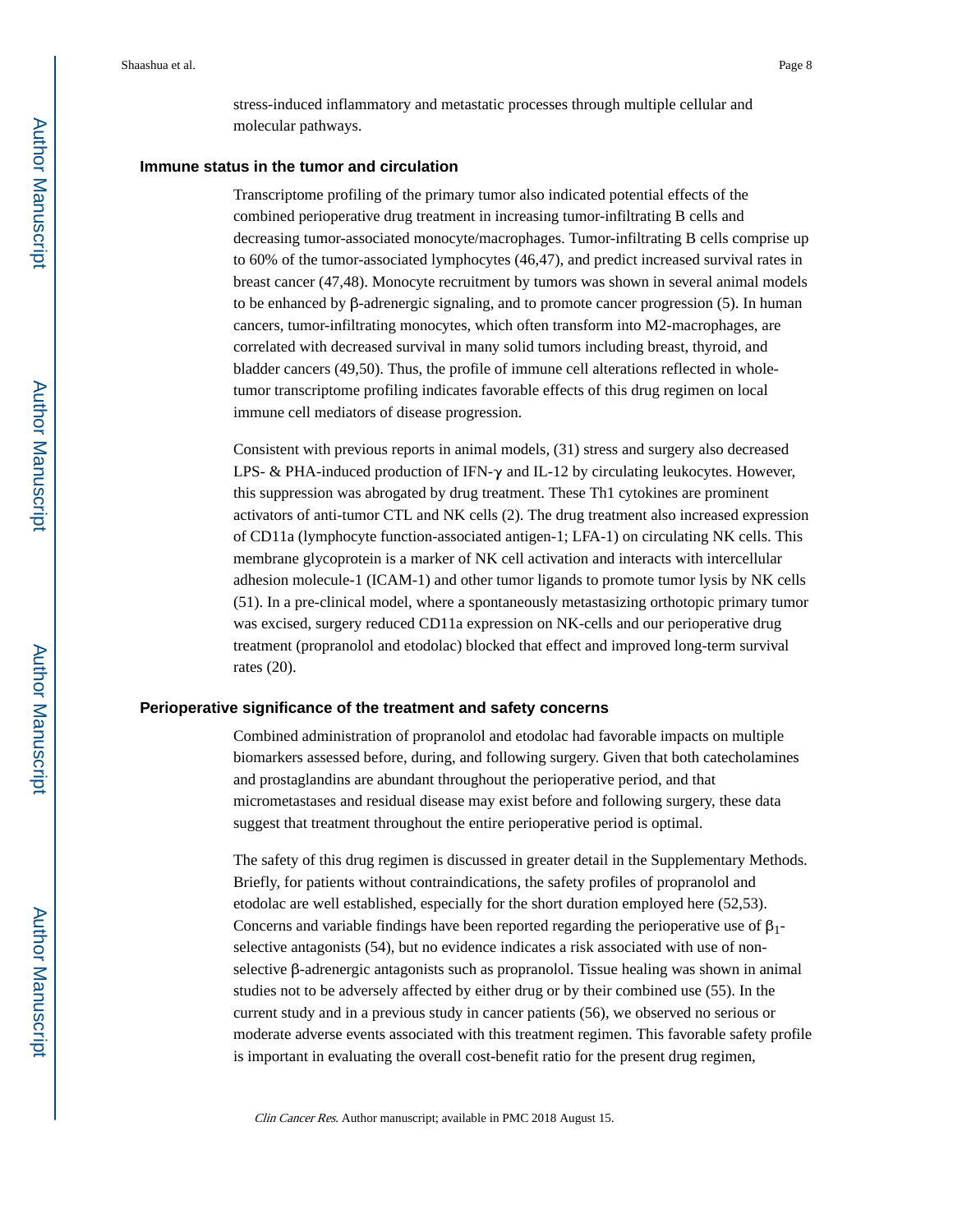especially as both chronic and perioperative use of COX inhibitors or β-adrenergic blockers have been associated with improved cancer outcomes (4,7,57). Thus, any hypothetical longterm risk associated with the combined use of propranolol and etodolac appears empirically unlikely, and should be weighed against the positive outcomes reported by translational, epidemiological, and clinical studies, as well as by the favorable profile of molecular and cellular biomarkers observed in this trial.

## **Limitations**

This study was designed solely as a randomized controlled proof-of-concept test of perioperative propranolol and etodolac effects on metastasis-related biomarkers in earlystage breast cancer. This study was powered only to detect those biomarker outcomes (based on effect sizes previously observed in pre-clinical studies) and it provides no information about long-term clinical outcomes (e.g., effects on relapse-free or overall survival). The generality of these results also needs to be examined in future studies beyond the present single-nation context, and possibly examining alternative treatment durations and regimens (including the use of each agent alone in addition to combined use) and selective targeting of high-risk disease settings (e.g., ER-/PR-/her2- breast cancer) and other cancer types. It is also important to note that the biomarkers examined in this trial were selected a priori as outcomes (based on previous clinical and preclinical research) and are not intended to provide a prognostic biomarker for clinical disease progression.

## **Summary**

Data from this first clinical trial of perioperative treatment with a COX-2 inhibitor and a βadrenergic antagonist in early stage breast cancer finds a favorable safety profile and favorable impact on multiple tumor and circulating biomarkers associated with cancer progression and metastasis. These findings provide a biological rationale for future clinical trials to assess the impact of this easily implemented, safe, and inexpensive treatment regimen on long-term clinical outcomes (e.g., overall and recurrence-free survival).

#### **Supplementary Material**

Refer to Web version on PubMed Central for supplementary material.

#### **Acknowledgments**

We thank Ella Rosenne, Hagar Lavon, and Eli Elbaz for their devoted technical work supporting this project, and for Dr. Patricia Ganz for her critical evaluation of the manuscript.

Funding: This work was supported by the National Cancer Institute Network on Biobehavioral Pathways in Cancer (grant number 13XS084) to SB-E; the Israel Science Foundation (grant 1406/10) to SB-E; and the National Institutes of Health/National Institute on Aging (grant P30 AG017265) to SC.

## **References**

1. Motz GT, Coukos G. Deciphering and reversing tumor immune suppression. Immunity. 2013; 39(1): 61–73. S1074-7613(13)00289-6 [pii]. DOI: 10.1016/j.immuni.2013.07.005 [PubMed: 23890064]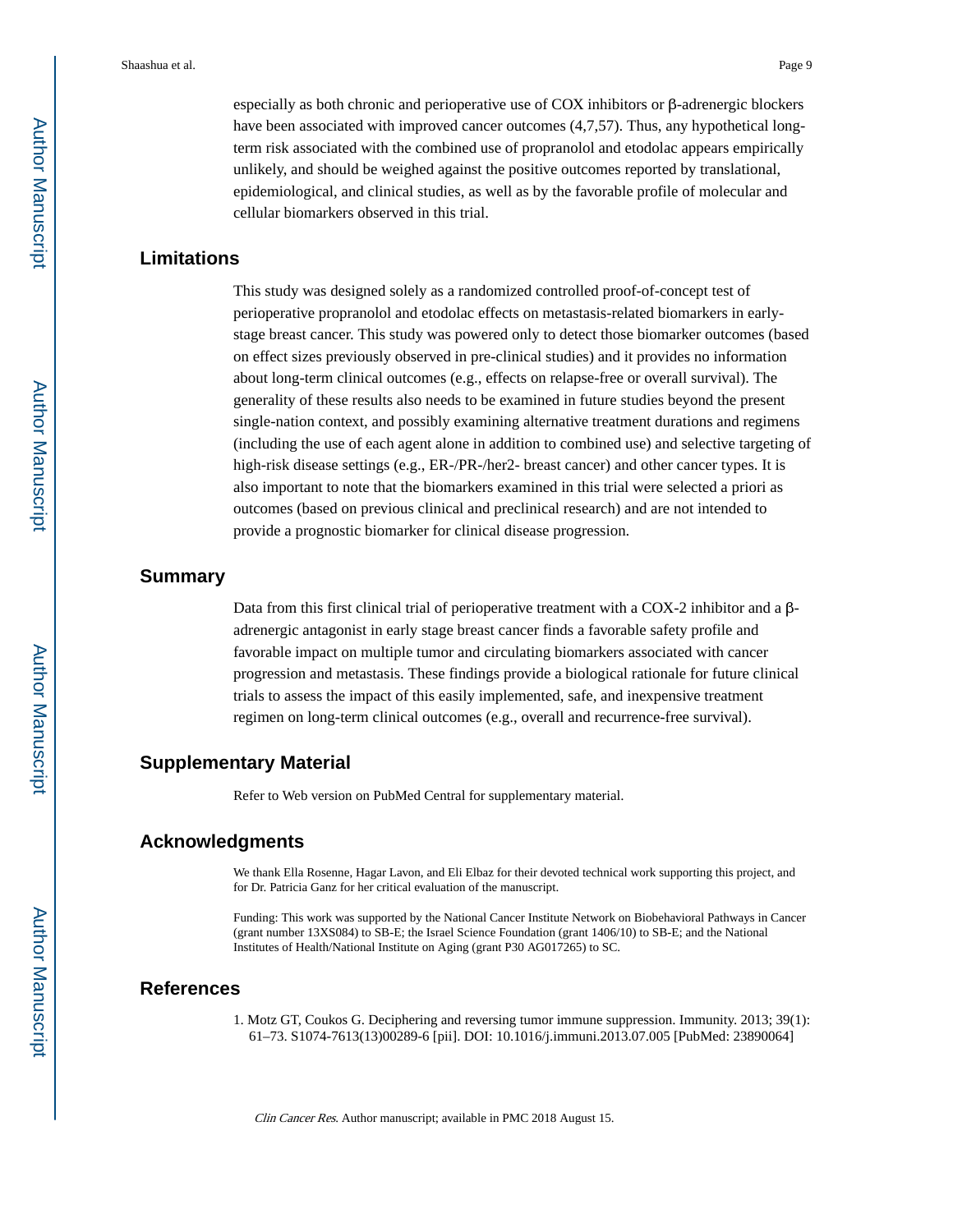- 2. Neeman E, Ben-Eliyahu S. Surgery and stress promote cancer metastasis: new outlooks on perioperative mediating mechanisms and immune involvement. Brain, behavior, and immunity. 2013; 30(Suppl):S32–40. DOI: 10.1016/j.bbi.2012.03.006
- 3. Shakhar G, Ben-Eliyahu S. Potential prophylactic measures against postoperative immunosuppression: could they reduce recurrence rates in oncological patients? Annals of surgical oncology. 2003; 10(8):972–92. [PubMed: 14527919]
- 4. Horowitz M, Neeman E, Sharon E, Ben-Eliyahu S. Exploiting the critical perioperative period to improve long-term cancer outcomes. Nat Rev Clin Oncol. 2015; 12(4):213–26. nrclinonc.2014.224 [pii]. DOI: 10.1038/nrclinonc.2014.224 [PubMed: 25601442]
- 5. Armaiz-Pena GN, Gonzalez-Villasana V, Nagaraja AS, Rodriguez-Aguayo C, Sadaoui NC, Stone RL, et al. Adrenergic regulation of monocyte chemotactic protein 1 leads to enhanced macrophage recruitment and ovarian carcinoma growth. Oncotarget. 2015; 6(6):4266–73. DOI: 10.18632/ oncotarget.2887 [PubMed: 25738355]
- 6. Neeman E, Zmora O, Ben-Eliyahu S. A new approach to reducing postsurgical cancer recurrence: perioperative targeting of catecholamines and prostaglandins. Clin Cancer Res. 2012; 18(18):4895– 902. [PubMed: 22753587]
- 7. Cole SW, Sood AK. Molecular pathways: beta-adrenergic signaling in cancer. Clinical cancer research : an official journal of the American Association for Cancer Research. 2012; 18(5):1201–6. 1078-0432.CCR-11-0641 [pii]. DOI: 10.1158/1078-0432.CCR-11-0641 [PubMed: 22186256]
- 8. Wang D, Dubois RN. Prostaglandins and cancer. Gut. 2006; 55(1):115–22. doi gut.2004.047100 [pii] 10.1136/gut.2004.047100. [PubMed: 16118353]
- 9. Thaker PH, Han LY, Kamat AA, Arevalo JM, Takahashi R, Lu C, et al. Chronic stress promotes tumor growth and angiogenesis in a mouse model of ovarian carcinoma. Nature medicine. 2006; 12(8):939–44. DOI: 10.1038/nm1447
- 10. Hugo HJ, Saunders C, Ramsay RG, Thompson EW. New Insights on COX-2 in Chronic Inflammation Driving Breast Cancer Growth and Metastasis. J Mammary Gland Biol Neoplasia. 2015; 20(3–4):109–19. 10.1007/s10911-015-9333-4 [pii]. DOI: 10.1007/s10911-015-9333-4 [PubMed: 26193871]
- 11. Singh B, Berry JA, Vincent LE, Lucci A. Involvement of IL-8 in COX-2-mediated bone metastases from breast cancer. J Surg Res. 2006; 134(1):44–51. doi doi S0022-4804(06)00127-2 [pii] 10.1016/j.jss.2006.03.018. [PubMed: 16678856]
- 12. Cordon-Cardo C. At the crossroad of tumorigenesis: drivers and hitchhikers. Hum Pathol. 1999; 30(9):1001–3. [PubMed: 10492032]
- 13. Cole SW, Arevalo JM, Takahashi R, Sloan EK, Lutgendorf SK, Sood AK, et al. Computational identification of gene-social environment interaction at the human IL6 locus. Proc Natl Acad Sci U S A. 2010; 107(12):5681–6. 0911515107 [pii]. DOI: 10.1073/pnas.0911515107 [PubMed: 20176930]
- 14. Kalinski P. Regulation of immune responses by prostaglandin E2. J Immunol. 2012; 188(1):21–8. doi 188/1/21 [pii] 10.4049/jimmunol.1101029. [PubMed: 22187483]
- 15. Yakar I, Melamed R, Shakhar G, Shakhar K, Rosenne E, Abudarham N, et al. Prostaglandin e(2) suppresses NK activity in vivo and promotes postoperative tumor metastasis in rats. Annals of surgical oncology. 2003; 10(4):469–79. [PubMed: 12734098]
- 16. Shakhar G, Ben-Eliyahu S. In vivo beta-adrenergic stimulation suppresses natural killer activity and compromises resistance to tumor metastasis in rats. J Immunol. 1998; 160(7):3251–8. [PubMed: 9531281]
- 17. Ben-Eliyahu S, Shakhar G, Page GG, Stefanski V, Shakhar K. Suppression of NK cell activity and of resistance to metastasis by stress: a role for adrenal catecholamines and beta-adrenoceptors. Neuroimmunomodulation. 2000; 8(3):154–64. doi 54276 [pii] 54276. [PubMed: 11124582]
- 18. Nowell, Le CP., Kim-Fuchs, CJ., Botteri, C., Hiller, E., Ismail, JGH., et al. Chronic stress in mice remodels lymph vasculature to promote tumour cell dissemination. Nature communications. 2016; 7:10634.doi: 10.1038/ncomms10634
- 19. Benish M, Bartal I, Goldfarb Y, Levi B, Avraham R, Raz A, et al. Perioperative use of betablockers and COX-2 inhibitors may improve immune competence and reduce the risk of tumor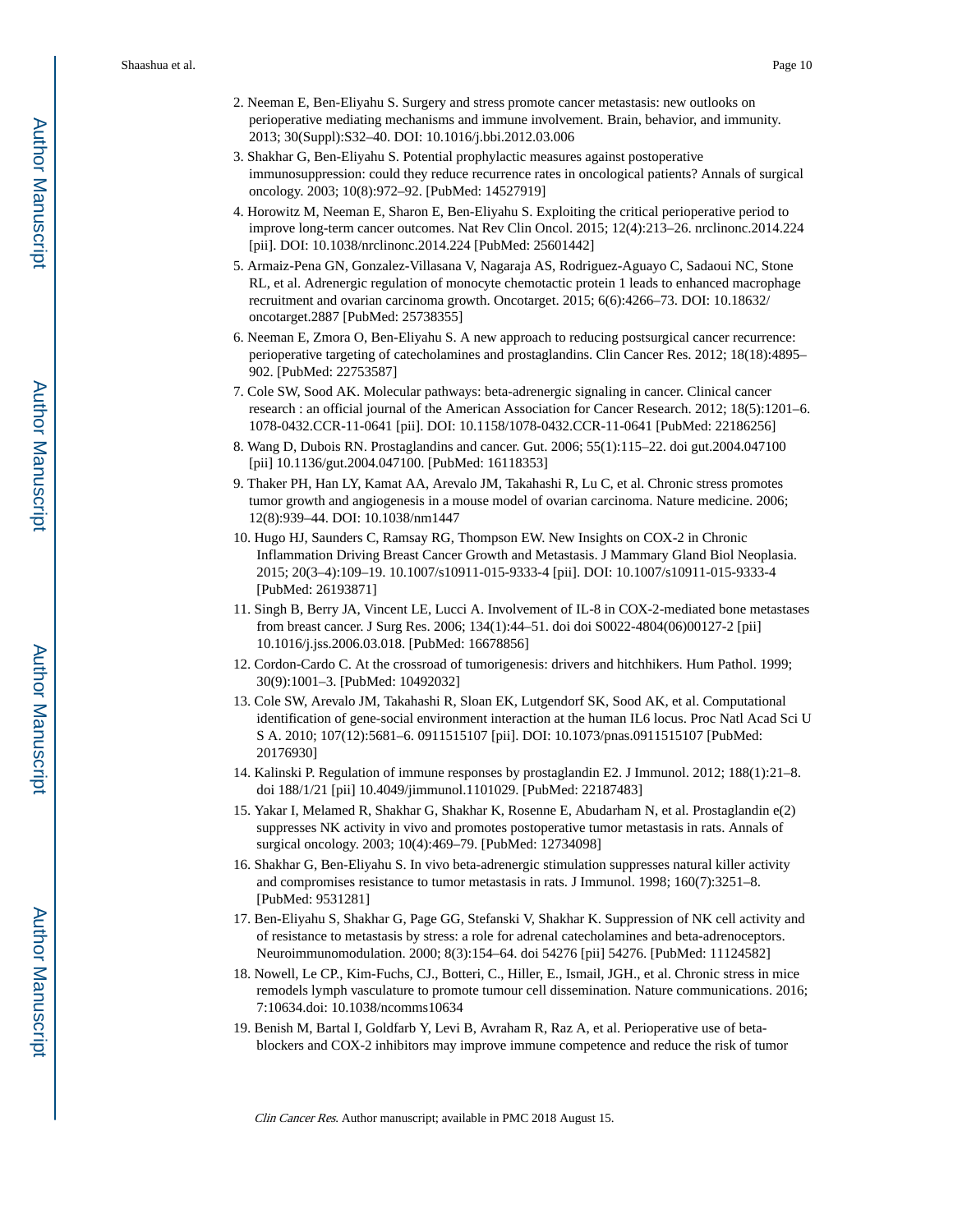metastasis. Annals of surgical oncology. 2008; 15(7):2042–52. DOI: 10.1245/s10434-008-9890-5 [PubMed: 18398660]

- 20. Glasner A, Avraham R, Rosenne E, Benish M, Zmora O, Shemer S, et al. Improving survival rates in two models of spontaneous postoperative metastasis in mice by combined administration of a beta-adrenergic antagonist and a cyclooxygenase-2 inhibitor. J Immunol. 2010; 184(5):2449–57. DOI: 10.4049/jimmunol.0903301 [PubMed: 20124103]
- 21. Sorski L, Melamed R, Matzner P, Lavon H, Shaashua L, Rosenne E, et al. Reducing liver metastases of colon cancer in the context of extensive and minor surgeries through βadrenoceptors blockade and COX2 inhibition. Brain, behavior, and immunity. 2016
- 22. Melamed R, Rosenne E, Shakhar K, Schwartz Y, Abudarham N, Ben-Eliyahu S. Marginating pulmonary-NK activity and resistance to experimental tumor metastasis: suppression by surgery and the prophylactic use of a beta-adrenergic antagonist and a prostaglandin synthesis inhibitor. Brain, behavior, and immunity. 2005; 19(2):114–26. DOI: 10.1016/j.bbi.2004.07.004
- 23. Inbar S, Neeman E, Avraham R, Benish M, Rosenne E, Ben-Eliyahu S. Do stress responses promote leukemia progression? An animal study suggesting a role for epinephrine and prostaglandin-E2 through reduced NK activity. PLoS One. 2011; 6(4):e19246. PONE-D-10-06187 [pii]. doi: 10.1371/journal.pone.0019246 [PubMed: 21559428]
- 24. Shaashua, RS-F., EK, S., Ben-Eliyahu, S. Surgical excision of a primary tumor enhances spontaneous metastasis of breast cancer through COX-2 and β-adrenergic pathways. Cold Spring Harbor Laboratory; NY, USA: 2015.
- 25. Powe DG, Voss MJ, Zanker KS, Habashy HO, Green AR, Ellis IO, et al. Beta-blocker drug therapy reduces secondary cancer formation in breast cancer and improves cancer specific survival. Oncotarget. 2010; 1(7):628–38. doi 101009 [pii] 10.18632/oncotarget.101009. [PubMed: 21317458]
- 26. Barron TI, Connolly RM, Sharp L, Bennett K, Visvanathan K. Beta blockers and breast cancer mortality: a population- based study. J Clin Oncol. 2011; 29(19):2635–44. JCO.2010.33.5422 [pii]. DOI: 10.1200/JCO.2010.33.5422 [PubMed: 21632503]
- 27. Friis S, Riis AH, Erichsen R, Baron JA, Sorensen HT. Low-Dose Aspirin or Nonsteroidal Antiinflammatory Drug Use and Colorectal Cancer Risk: A Population-Based, Case-Control Study. Ann Intern Med. 2015; 163(5):347–55. [PubMed: 26302241]
- 28. Kang Y, Massague J. Epithelial-mesenchymal transitions: twist in development and metastasis. Cell. 2004; 118(3):277–9. S0092867404007020 [pii]. DOI: 10.1016/j.cell.2004.07.011 [PubMed: 15294153]
- 29. Neil JR, Johnson KM, Nemenoff RA, Schiemann WP. Cox-2 inactivates Smad signaling and enhances EMT stimulated by TGF-beta through a PGE2-dependent mechanisms. Carcinogenesis. 2008; 29(11):2227–35. bgn202 [pii]. DOI: 10.1093/carcin/bgn202 [PubMed: 18725385]
- 30. Bolstad BM, Irizarry RA, Astrand M, Speed TP. A comparison of normalization methods for high density oligonucleotide array data based on variance and bias. Bioinformatics. 2003; 19(2):185– 93. [PubMed: 12538238]
- 31. Greenfeld K, Avraham R, Benish M, Goldfarb Y, Rosenne E, Shapira Y, et al. Immune suppression while awaiting surgery and following it: dissociations between plasma cytokine levels, their induced production, and NK cell cytotoxicity. Brain, behavior, and immunity. 2007; 21(4):503–13. doi S0889-1591(07)00002-5 [pii] 10.1016/j.bbi.2006.12.006.
- 32. Adhim Z, Matsuoka T, Bito T, Shigemura K, Lee KM, Kawabata M, et al. In vitro and in vivo inhibitory effect of three Cox-2 inhibitors and epithelial-to-mesenchymal transition in human bladder cancer cell lines. Br J Cancer. 2011; 105(3):393–402. bjc2011262 [pii]. DOI: 10.1038/bjc. 2011.262 [PubMed: 21750550]
- 33. Yu M, Bardia A, Wittner BS, Stott SL, Smas ME, Ting DT, et al. Circulating breast tumor cells exhibit dynamic changes in epithelial and mesenchymal composition. Science. 2013; 339(6119): 580–4. 339/6119/580 [pii]. DOI: 10.1126/science.1228522 [PubMed: 23372014]
- 34. Bringuier PP, Umbas R, Schaafsma HE, Karthaus HF, Debruyne FM, Schalken JA. Decreased Ecadherin immunoreactivity correlates with poor survival in patients with bladder tumors. Cancer Res. 1993; 53(14):3241–5. [PubMed: 8324734]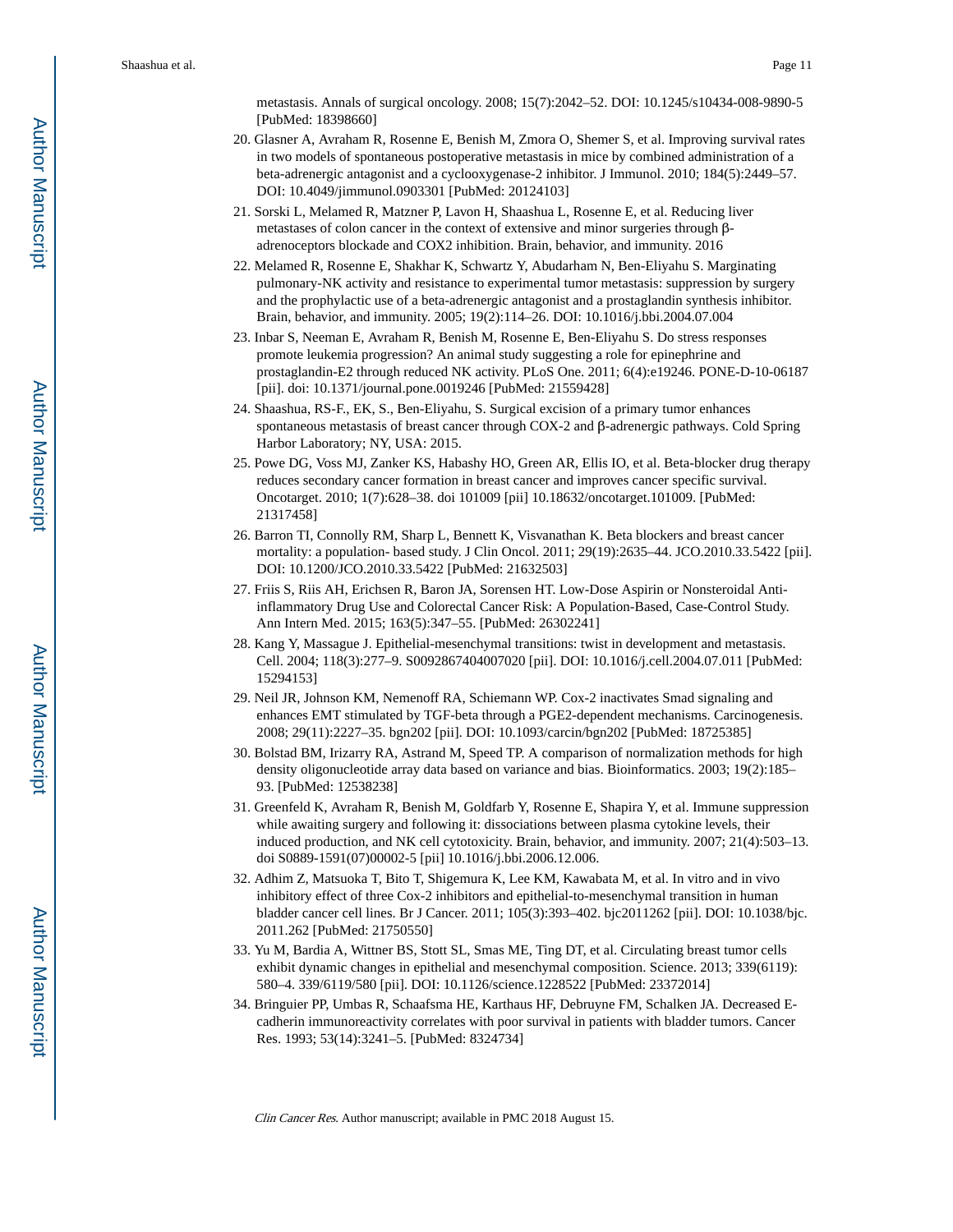- 35. Boidot R, Vegran F, Jacob D, Chevrier S, Cadouot M, Feron O, et al. The transcription factor GATA-1 is overexpressed in breast carcinomas and contributes to survivin upregulation via a promoter polymorphism. Oncogene. 2010; 29(17):2577–84. onc2009525 [pii]. DOI: 10.1038/onc. 2009.525 [PubMed: 20101202]
- 36. Wang Y, He X, Ngeow J, Eng C. GATA2 negatively regulates PTEN by preventing nuclear translocation of androgen receptor and by androgen-independent suppression of PTEN transcription in breast cancer. Hum Mol Genet. 2012; 21(3):569–76. ddr491 [pii]. DOI: 10.1093/hmg/ddr491 [PubMed: 22021428]
- 37. Yu H, Lee H, Herrmann A, Buettner R, Jove R. Revisiting STAT3 signalling in cancer: new and unexpected biological functions. Nature reviews Cancer. 2014; 14(11):736–46. nrc3818 [pii]. DOI: 10.1038/nrc3818 [PubMed: 25342631]
- 38. Inoue A, Omoto Y, Yamaguchi Y, Kiyama R, Hayashi SI. Transcription factor EGR3 is involved in the estrogen-signaling pathway in breast cancer cells. J Mol Endocrinol. 2004; 32(3):649–61. [PubMed: 15171706]
- 39. Suzuki T, Inoue A, Miki Y, Moriya T, Akahira J, Ishida T, et al. Early growth responsive gene 3 in human breast carcinoma: a regulator of estrogen-meditated invasion and a potent prognostic factor. Endocr Relat Cancer. 2007; 14(2):279–92. doi 14/2/279 [pii] 10.1677/ERC-06-0005. [PubMed: 17639044]
- 40. Schorr K, Furth PA. Induction of bcl-xL expression in mammary epithelial cells is glucocorticoiddependent but not signal transducer and activator of transcription 5-dependent. Cancer Res. 2000; 60(21):5950–3. [PubMed: 11085510]
- 41. Moran TJ, Gray S, Mikosz CA, Conzen SD. The glucocorticoid receptor mediates a survival signal in human mammary epithelial cells. Cancer Res. 2000; 60(4):867–72. [PubMed: 10706096]
- 42. Mikosz CA, Brickley DR, Sharkey MS, Moran TW, Conzen SD. Glucocorticoid receptor-mediated protection from apoptosis is associated with induction of the serine/threonine survival kinase gene, sgk-1. J Biol Chem. 2001; 276(20):16649–54. M010842200 [pii]. DOI: 10.1074/jbc.M010842200 [PubMed: 11278764]
- 43. Sengupta S, Wasylyk B. Ligand-dependent interaction of the glucocorticoid receptor with p53 enhances their degradation by Hdm2. Genes Dev. 2001; 15(18):2367–80. DOI: 10.1101/gad. 202201 [PubMed: 11562347]
- 44. Steptoe A, Hamer M, Chida Y. The effects of acute psychological stress on circulating inflammatory factors in humans: a review and meta-analysis. Brain, behavior, and immunity. 2007; 21(7):901–12. DOI: 10.1016/j.bbi.2007.03.011
- 45. Asegaonkar SB, Asegaonkar BN, Takalkar UV, Advani S, Thorat AP. C-Reactive Protein and Breast Cancer: New Insights from Old Molecule. International journal of breast cancer. 2015; 2015:145647.doi: 10.1155/2015/145647 [PubMed: 26693355]
- 46. Nelson BH. CD20+ B cells: the other tumor-infiltrating lymphocytes. J Immunol. 2010; 185(9): 4977–82. 185/9/4977 [pii]. DOI: 10.4049/jimmunol.1001323 [PubMed: 20962266]
- 47. Coronella-Wood JA, Hersh EM. Naturally occurring B-cell responses to breast cancer. Cancer Immunol Immunother. 2003; 52(12):715–38. DOI: 10.1007/s00262-003-0409-4 [PubMed: 12920480]
- 48. Schmidt M, Bohm D, von Torne C, Steiner E, Puhl A, Pilch H, et al. The humoral immune system has a key prognostic impact in node-negative breast cancer. Cancer Res. 2008; 68(13):5405–13. 68/13/5405 [pii]. DOI: 10.1158/0008-5472.CAN-07-5206 [PubMed: 18593943]
- 49. Gustafson MP, Lin Y, Bleeker JS, Warad D, Tollefson MK, Crispen PL, et al. Intratumoral CD14+ Cells and Circulating CD14+HLA−DRlo/neg Monocytes Correlate with Decreased Survival in Patients with Clear Cell Renal Cell Carcinoma. Clinical cancer research : an official journal of the American Association for Cancer Research. 2015; 21(18):4224–33. 1078-0432.CCR-15-0260 [pii]. DOI: 10.1158/1078-0432.CCR-15-0260 [PubMed: 25999436]
- 50. Joyce JA, Pollard JW. Microenvironmental regulation of metastasis. Nature reviews Cancer. 2009; 9(4):239–52. nrc2618 [pii]. DOI: 10.1038/nrc2618 [PubMed: 19279573]
- 51. Matsumoto G, Omi Y, Lee U, Nishimura T, Shindo J, Penninger JM. Adhesion mediated by LFA-1 is required for efficient IL-12-induced NK and NKT cell cytotoxicity. Eur J Immunol. 2000; 30(12):3723–31. [PubMed: 11169416]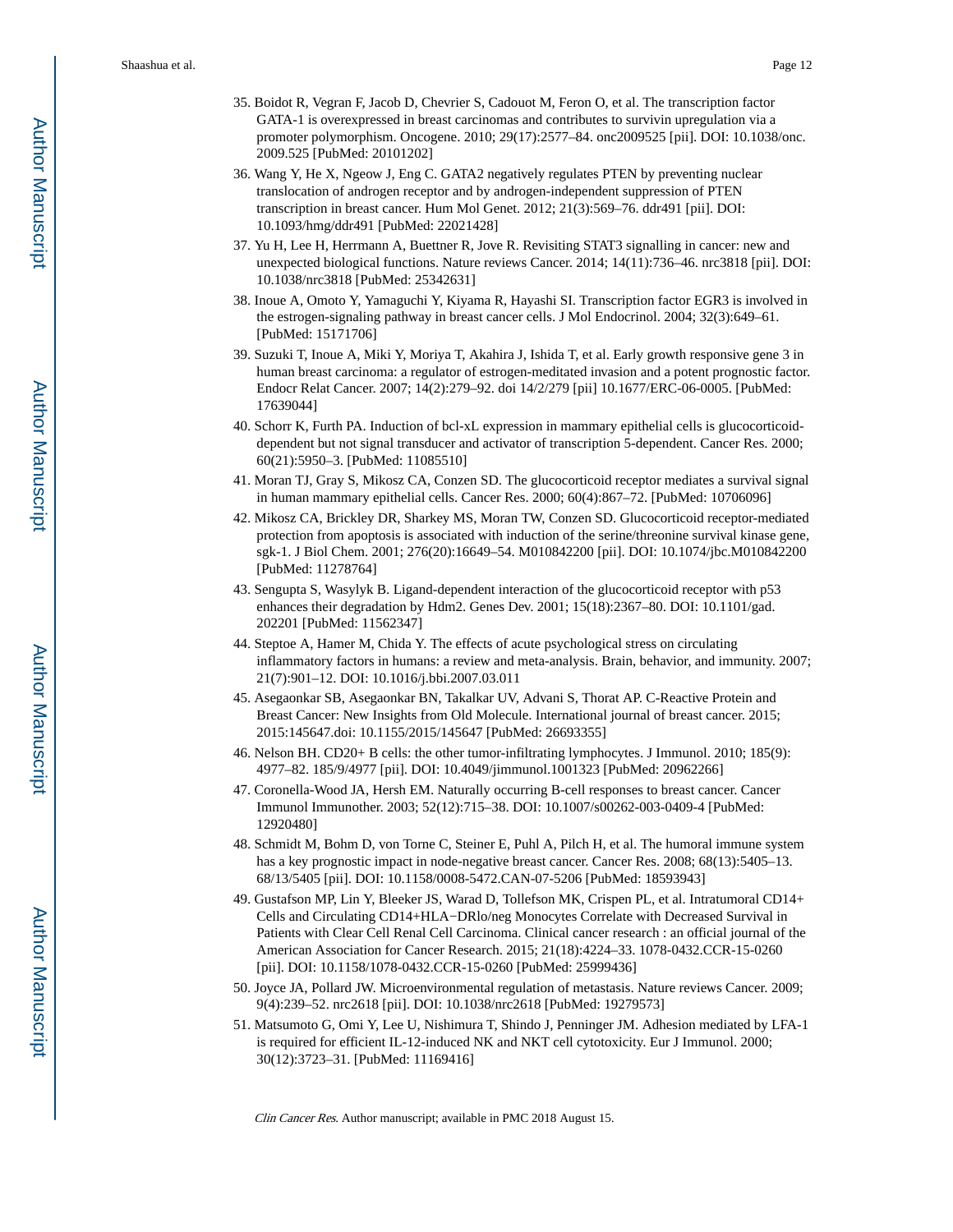- 52. Fleisher LA, Fleischmann KE, Auerbach AD, Barnason SA, Beckman JA, Bozkurt B, et al. 2014 ACC/AHA guideline on perioperative cardiovascular evaluation and management of patients undergoing noncardiac surgery: a report of the American College of Cardiology/American Heart Association Task Force on practice guidelines. J Am Coll Cardiol. 2014; 64(22):e77–137. S0735-1097(14)05536-3 [pii]. DOI: 10.1016/j.jacc.2014.07.944 [PubMed: 25091544]
- 53. Wattchow DA, De Fontgalland D, Bampton PA, Leach PL, McLaughlin K, Costa M. Clinical trial: the impact of cyclooxygenase inhibitors on gastrointestinal recovery after major surgery - a randomized double blind controlled trial of celecoxib or diclofenac vs. placebo. Aliment Pharmacol Ther. 2009; 30(10):987–98. APT4126 [pii]. DOI: 10.1111/j.1365-2036.2009.04126.x [PubMed: 19694636]
- 54. Group PS. Devereaux PJ, Yang H, Yusuf S, Guyatt G, Leslie K, et al. Effects of extended-release metoprolol succinate in patients undergoing non-cardiac surgery (POISE trial): a randomised controlled trial. Lancet. 2008; 371(9627):1839–47. DOI: 10.1016/S0140-6736(08)60601-7 [PubMed: 18479744]
- 55. Hazut O, Shaashua L, Benish M, Levi B, Sorski L, Benjamin B, et al. The effect of beta-adrenergic blockade and COX-2 inhibition on healing of colon, muscle, and skin in rats undergoing colonic anastomosis. Int J Clin Pharmacol Ther. 2011; 49(9):545–54. doi 8913 [pii]. [PubMed: 21888867]
- 56. Zmora, O., Shaashua, L., Gutman, M., Ben-Eliyahu, S. The perioperative use of a beta-adrenergic blocker and a COX-2 inhibitor in colorectal cancer patients for the prevention of cancer recurrence: A preliminary study assessing feasibility and safety. Brighton, UK: BBI; 2016.
- 57. Ricon I, Hiller JG, Ben-Eliyahu S. The Combined Blockade of beta-Adrenoceptor and COX-2 During the Perioperative Period to Improve Long-term Cancer Outcomes. International anesthesiology clinics. 2016; 54(4):72–91. DOI: 10.1097/AIA.0000000000000116 [PubMed: 27623131]
- 58. Cole SW, Hawkley LC, Arevalo JM, Cacioppo JT. Transcript origin analysis identifies antigenpresenting cells as primary targets of socially regulated gene expression in leukocytes. Proc Natl Acad Sci U S A. 2011; 108(7):3080–5. 1014218108 [pii]. DOI: 10.1073/pnas.1014218108 [PubMed: 21300872]
- 59. Choi YL, Bocanegra M, Kwon MJ, Shin YK, Nam SJ, Yang JH, et al. LYN is a mediator of epithelial-mesenchymal transition and a target of dasatinib in breast cancer. Cancer Res. 2010; 70(6):2296–306. 0008-5472.CAN-09-3141 [pii]. DOI: 10.1158/0008-5472.CAN-09-3141 [PubMed: 20215510]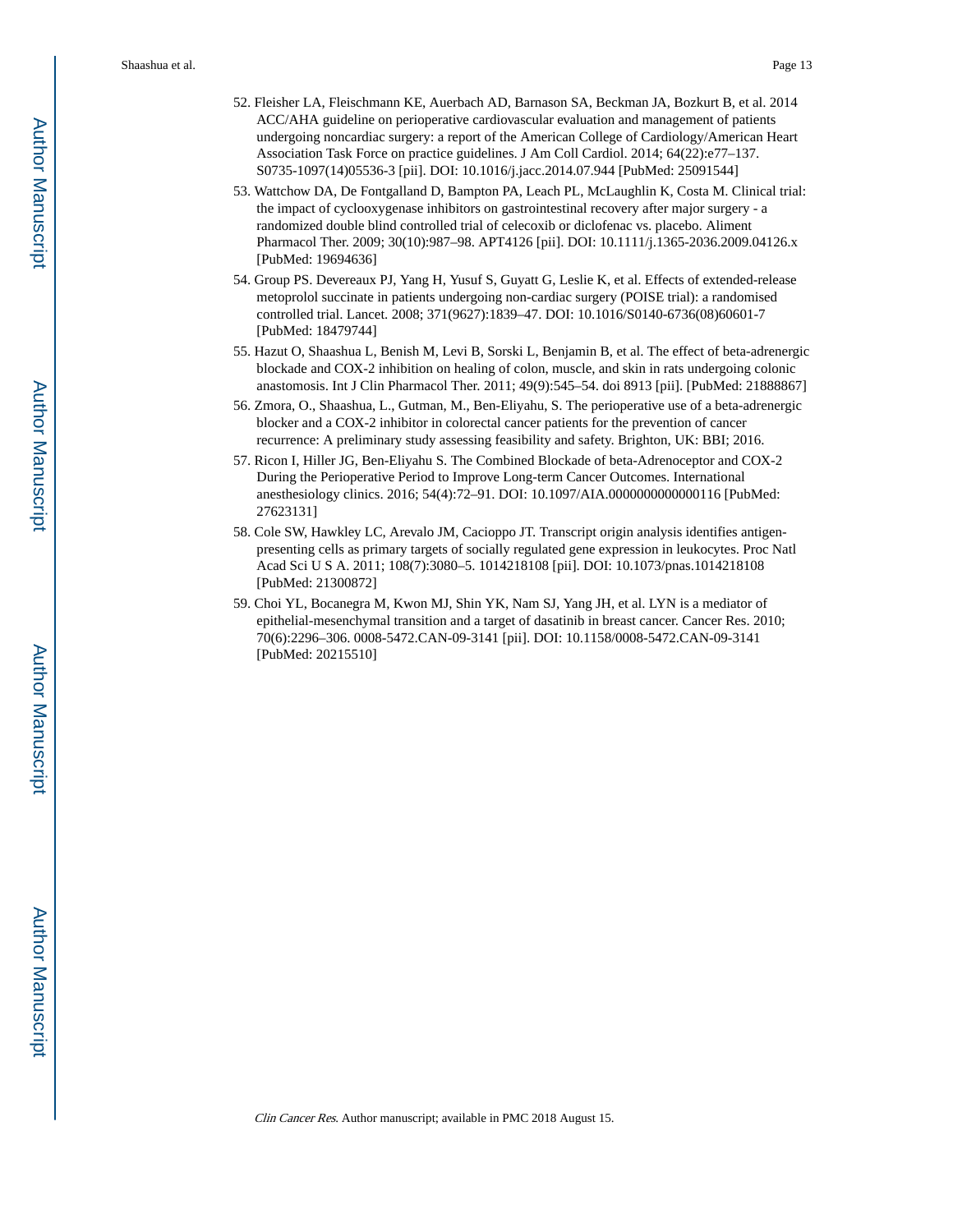#### **Translational relevance**

The clinical trial reported here supports the safety and efficacy of pharmacologically inhibiting β-adrenergic and COX-2 pathways during the perioperative period in earlystage breast cancer. Preclinical studies have shown that simultaneous blockade of these two pathways improves long-term survival rates in several models of primary tumor excision. Moreover, this treatment is inexpensive and clinically feasible for patients without contraindications for the medications used (~50% of patients). Given the positive biomarker indications reported in the present proof-of-concept trial, future studies assessing clinical impact on disease progress/recurrence and overall survival are justified. This treatment may also be beneficial in a variety of cancer types and does not contraindicate other cancer therapies. As such, brief perioperative inhibition of βadrenergic and COX-2 signaling may provide a novel strategy for improving long-term cancer outcomes.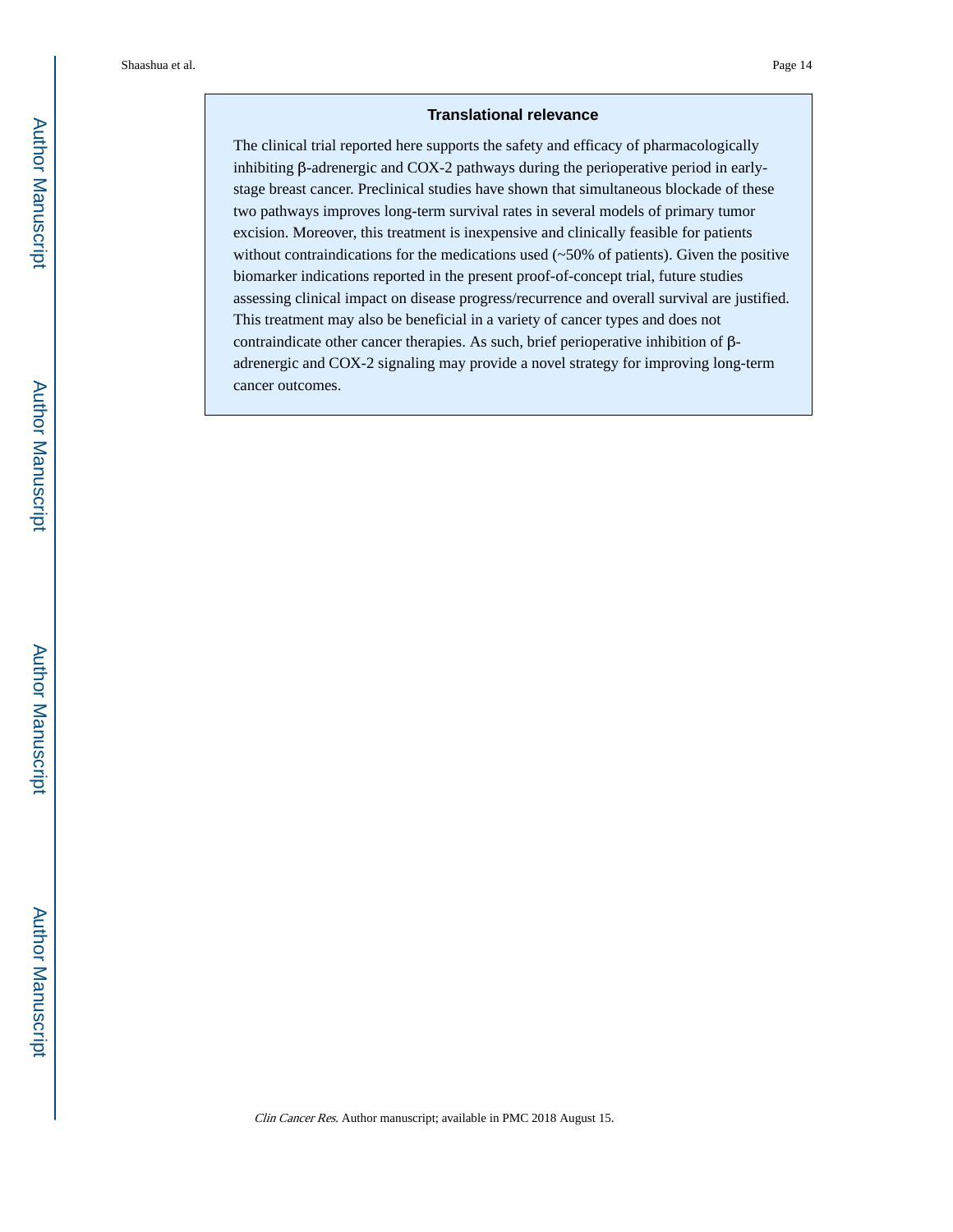



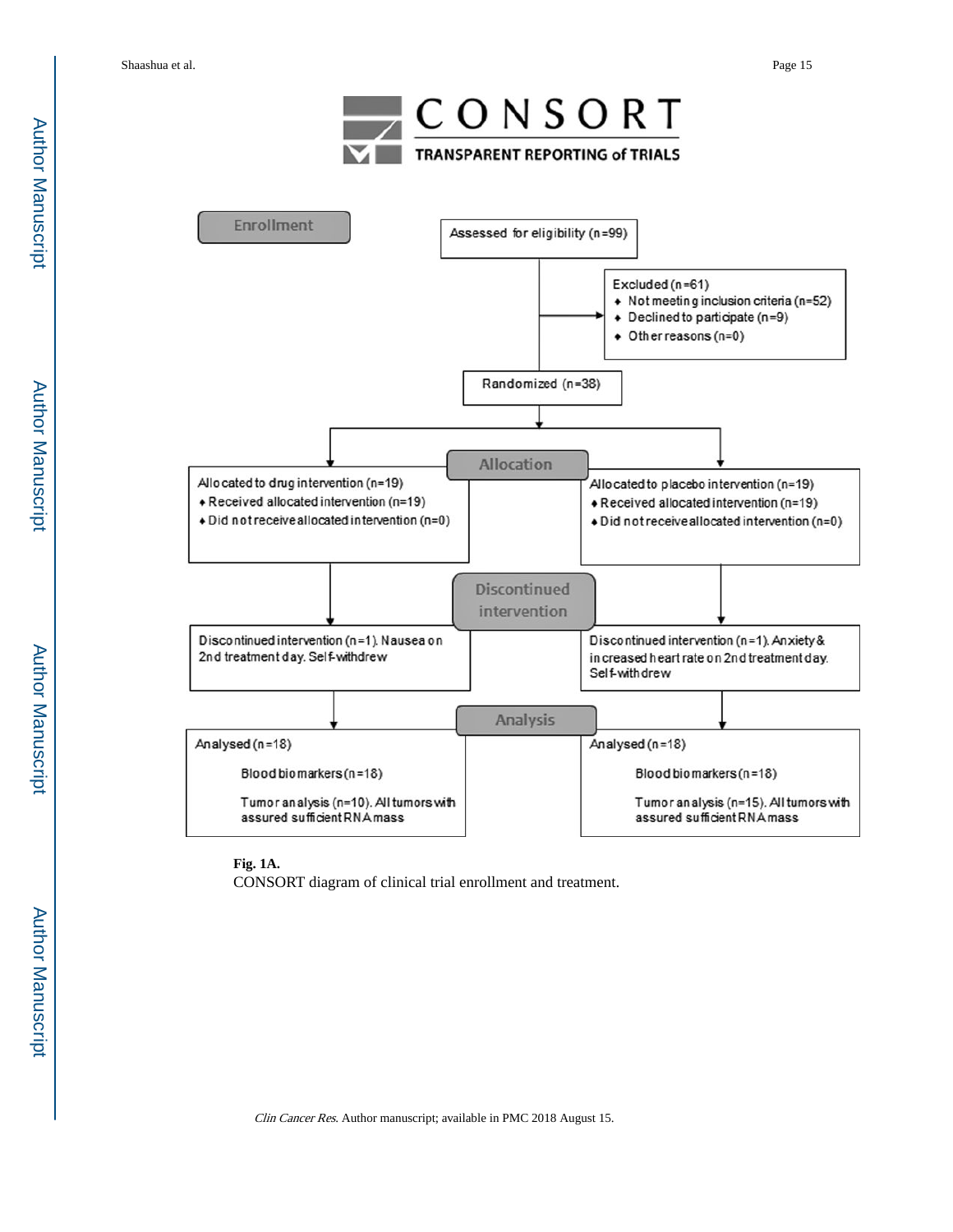

#### **Fig. 1B. Schematic presentation of the design and time schedule of the study**

A double-blind placebo-controlled biomarker trial was conducted in early stage breast cancer patients, treating patients with placebo or with propranolol and etodolac for 11 consecutive days, starting 5 days before surgery. Propranolol doses were increased on the day of surgery. Of the 38 patients recruited, one from each group self-withdraw before surgery. Blood samples were collected before drug initiation (T1), on the morning before surgery (T2), on the morning after surgery (T3), and several days after cessation of drug treatment (T4). Tumor tissue was collected during surgery.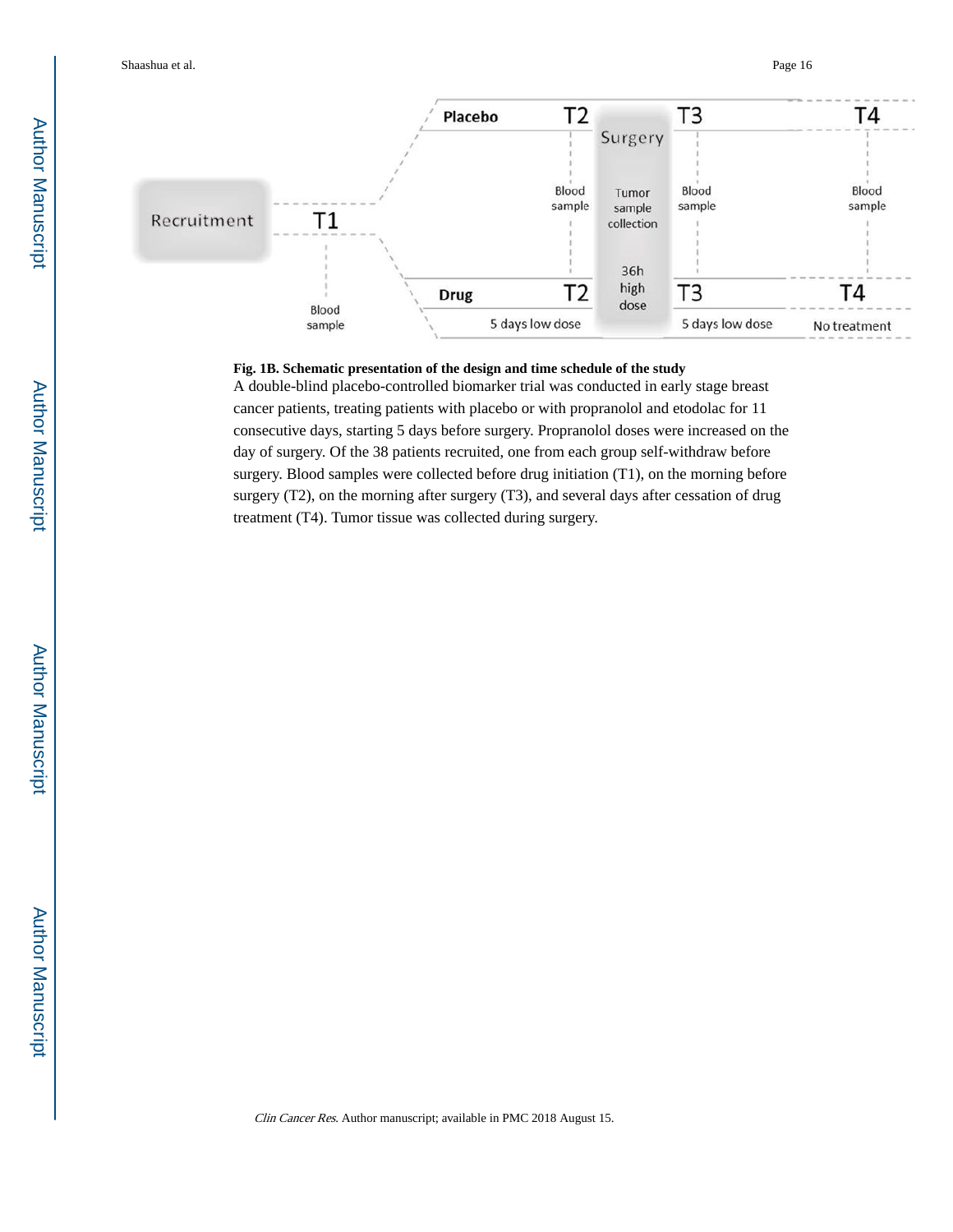



 $\mathsf{C}$ 



#### **Fig. 2. Effect of drug treatment on primary tumor transcriptome indicators of EMT, tumorassociated leukocytes, and pro-metastatic transcription factors**

Twenty-five tumors yielded RNA of sufficient quality for transcriptome profiling (10 drugtreated and 15 placebo). (A) Effects of drug treatment on primary tumor EMT gene expression were quantified by Transcript Origin Analysis (58) of 163 genes showing > 1.25 fold up-regulation and 141 genes showing equivalent down-regulation in tumors from drugtreated patients vs. controls, using reference transcriptome profiles derived from mesenchymal- vs. epithelial-polarized breast cancer cells (59). (B) Transcript Origin Analysis also assessed the effects of drug treatment on expression of genes derived from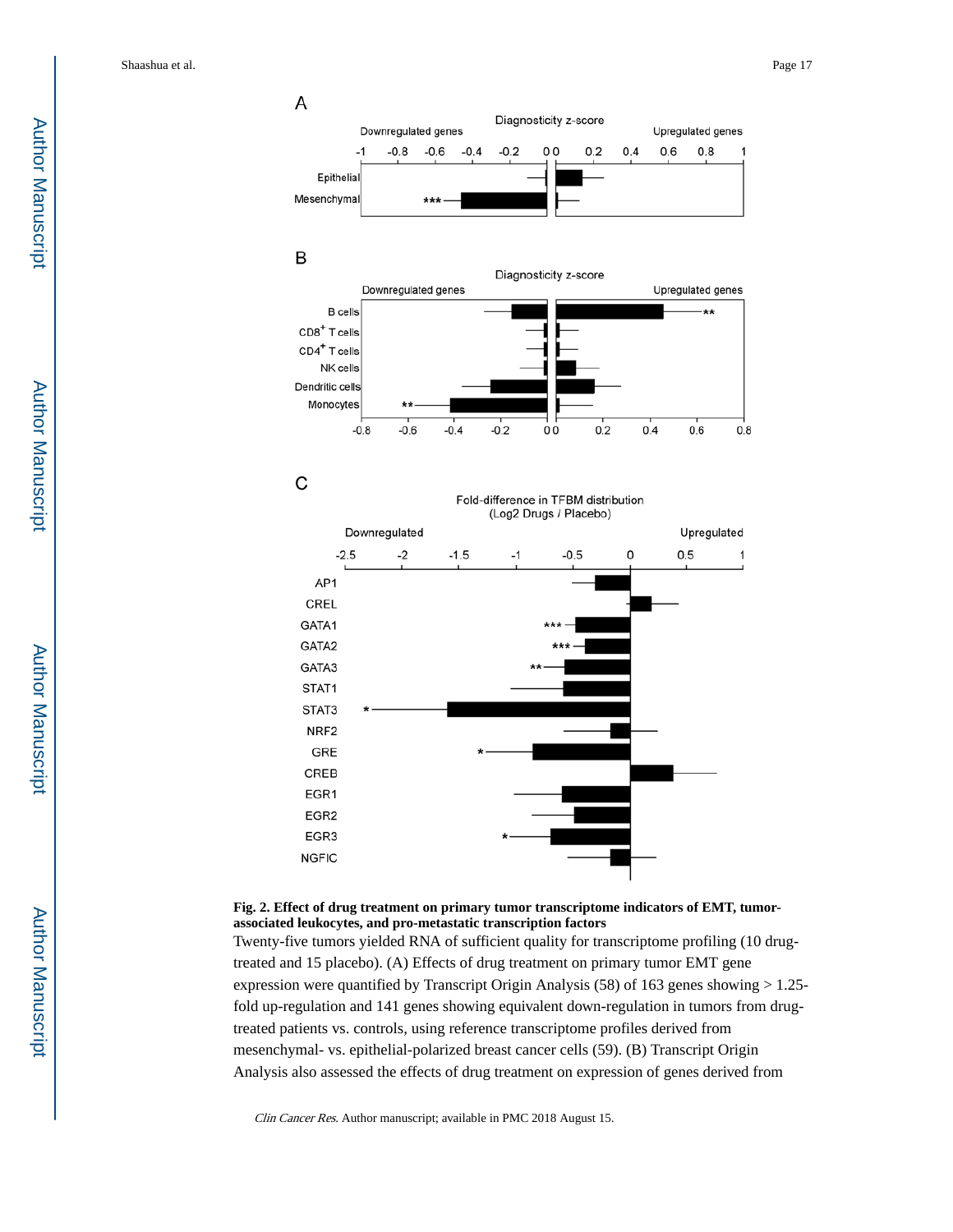monocytes, dendritic cells, CD4+ and CD8+ T cells, B cells and NK cells, using reference data derived from isolated samples of each cell type (22). (C) Effect of drug treatment on transcription control pathways as indicated by bioinformatics analysis of transcription factor-binding motifs in promoters of differentially expressed genes. Data is presented as mean  $\pm$  SEM. Group differences are indicated by \* (p < 0.05), \*\* (p < 0.01), or \*\*\* (p < 0.001).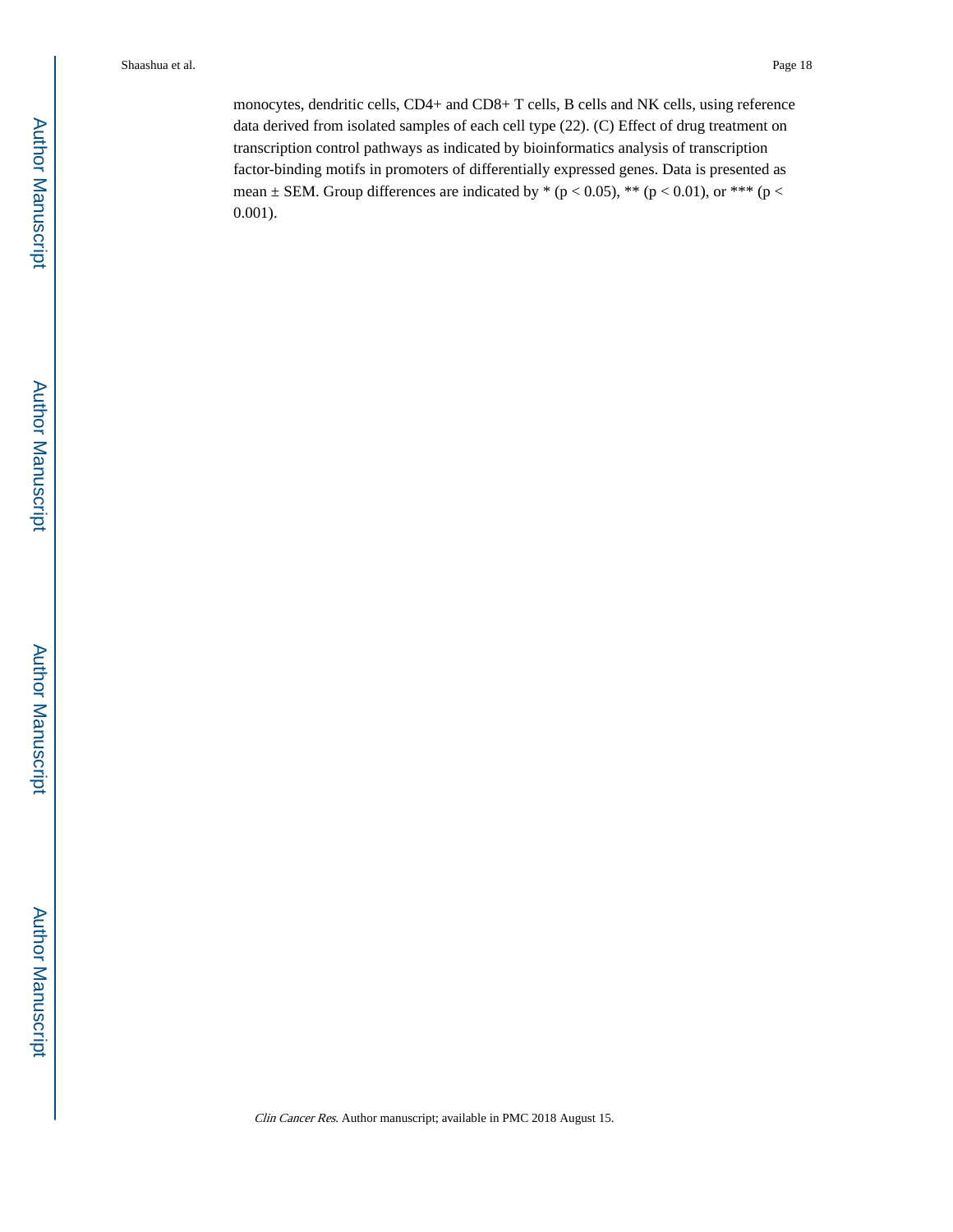Shaashua et al. Page 19



**Fig. 3. Effect of drug treatment on circulating levels of IL-6, CRP, IL-10 and cortisol levels (n=18 per group)**

Serum levels of IL-6 (A), C-reactive protein (B), cortisol (C), and IL-10 (D) were assessed by commercial enzyme-linked immunosorbent assay (high-sensitivity ELISA kits for IL-6 and IL-10). Data represent mean  $\pm$  SEM. Group differences at a specific time point are indicated by \* (p<.05), \*\*\* (p<.001). A significant contrast between drug and placebo conditions during treatment (T2+T3) [vs off treatment (T1+T4)] is indicated by #.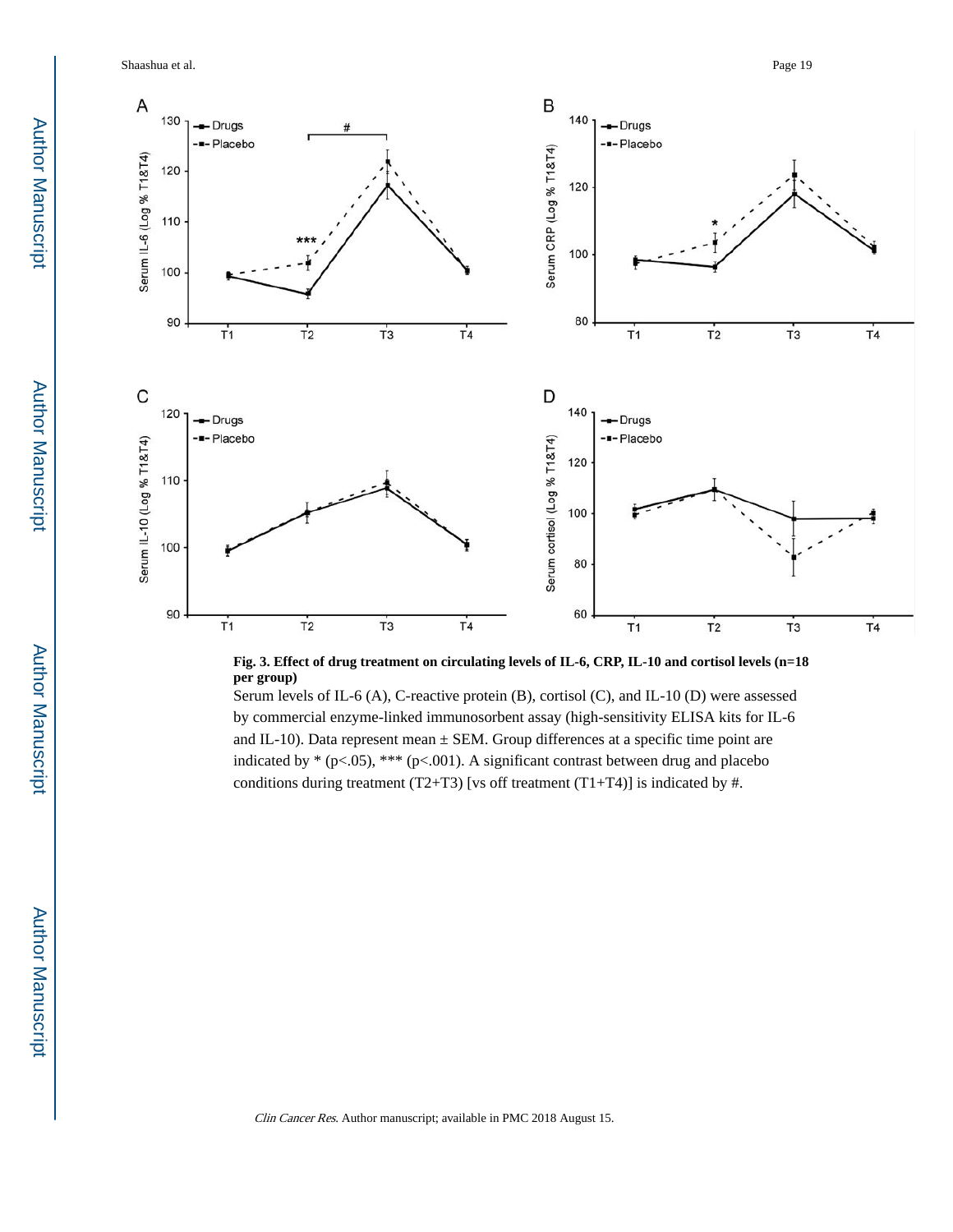Shaashua et al. Page 20



**Fig. 4. Effect of drug treatment on ex vivo stimulated production of IL-12 and IFN-**γ**, on numbers of circulating CD16− monocytes, and on CD11a (LFA-1) expression levels on NK cells (n=18 per group)**

Venipuncture blood samples were assayed for: (A and B) Induced cytokine levels following 21-hrs LPS & PHA-stimulation, assessed in culture supernatant by enzyme-linked immunosorbent assay (ELISA); (C) circulating frequency of CD14++CD16− "classical" monocytes, and (D) expression levels of the activation marker CD11a on NK cells (CD3−CD56+CD16+ lymphocytes), assessed by flow cytometry. Data represent mean ± SEM. Group differences at a specific time point are indicated by  $*(p < 0.05)$ . A significant contrast between drug and placebo treatments at  $T2+T3$  [vs off treatment  $(T1+T4)$ ] is indicated by #. A significant decrease from T1 to T3 within the placebo group is indicated by ¥.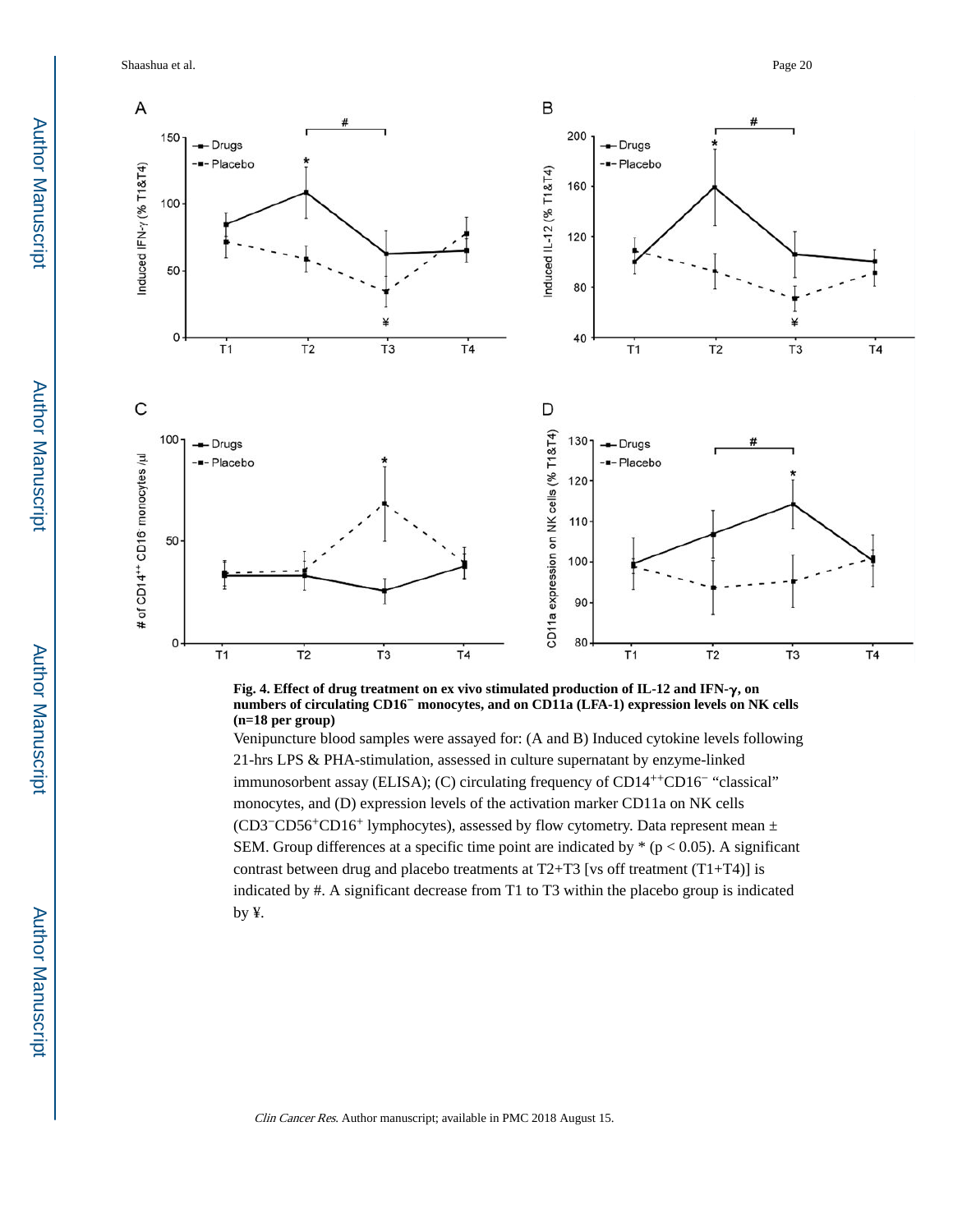Baseline Patient Demographic and Clinical Characteristics (36 patients providing blood samples) Baseline Patient Demographic and Clinical Characteristics (36 patients providing blood samples)

|                                                                    | Control Group n=18                                                                                             |                           | Treatment Group n=18                                                                                         |                                   | $\mathbf{r}$ |
|--------------------------------------------------------------------|----------------------------------------------------------------------------------------------------------------|---------------------------|--------------------------------------------------------------------------------------------------------------|-----------------------------------|--------------|
| Age Mean (MIN, MAX)                                                | 55.2 (33, 70)                                                                                                  |                           | 55.3 (41, 70)                                                                                                |                                   | 5            |
| BMI Mean (MIN, MAX)                                                | 25.7 (20.3, 32.0)                                                                                              |                           | 26.3 (19.4, 36.5)                                                                                            |                                   | .73          |
| Weight Mean (MIN, MAX)                                             | 68.1 (52, 86)                                                                                                  |                           | 69.5 (50, 103)                                                                                               |                                   | .75          |
| Smoking - Present                                                  | YES ( $\le$ 5 cigarette per day)<br>YES (>5 cigarette per day)<br>$\frac{1}{2}$<br>$\boldsymbol{\hat{\Sigma}}$ | $\overline{5}$            | NO<br>YES (<5 cigarette per day)<br>YES (<5 cigarette per day)<br>YES (>5 cigarette per day)<br>$\mathbb{X}$ | $\Omega \cap \Omega$              | 06           |
| <b>T</b> Staging                                                   | P2E<br>ΗĨ                                                                                                      | 00500                     | $P P \n  A$<br>ËΕ                                                                                            | $Om$ $Om$                         | 33           |
| <b>Histological Grade (HG)</b>                                     | <b>DCIS/LCIS</b><br>HG2/3<br>HG3<br>HG <sub>2</sub><br>ĒЯ                                                      | n 0<br>$-04$              | <b>DCIS/LCIS</b><br>HG2/3<br>HG <sub>3</sub><br>HG <sub>2</sub><br>ĒЯ                                        | $\frac{1}{2}$<br>$ \infty$        | .74          |
| <b>Surgical Resection</b>                                          | Lumpectomy<br>Mastectomy<br>Other $a,b,c$                                                                      | $\frac{m}{2}$             | Lumpectomy<br>Mastectomy<br>Other $\boldsymbol{d}$                                                           | $\frac{15}{2}$                    | 56           |
| Metastatic Spread                                                  | 22                                                                                                             | $\frac{8}{18}$            | Axillary metastasis<br>$2\xi$                                                                                | $\overline{16}$                   | 34           |
| <b>ER Status</b>                                                   | Negative<br>Positive                                                                                           | $\frac{2}{16}$            | Negative<br>Positive                                                                                         | $\overline{17}$                   | 83           |
| <b>PR Status</b>                                                   | Negative<br>Positive                                                                                           | $6\frac{2}{2}$            | Negative<br>Positive                                                                                         | $\frac{5}{13}$                    | 93           |
| <b>HER2/neu status</b>                                             | Negative<br>NA<br>Positive                                                                                     | 940                       | Negative<br>NA<br>Positive                                                                                   | $\infty$ m $\Gamma$               | .76          |
| Tunor Max. Diameter                                                | $1.6 \mathrm{cm}$                                                                                              |                           | $1 \; \mathrm{cm}$                                                                                           |                                   | Ξ            |
| Carcinoma                                                          | Non-invasive<br>NA<br>Invasive                                                                                 | $\frac{m}{2}$ $\approx$ 0 | Non-invasive<br>NA<br>Invasive                                                                               | $\overline{15}$<br>$\overline{a}$ | 56           |
| $\alpha_{\rm Mastecromy+Immediate\ reconstruction}$ with silicone, |                                                                                                                |                           |                                                                                                              |                                   |              |

 $b_{\text{Lumpetomy (double-Lt\&Rt)}, \label{eq:loss}$ Lumpectomy (double- Lt&Rt),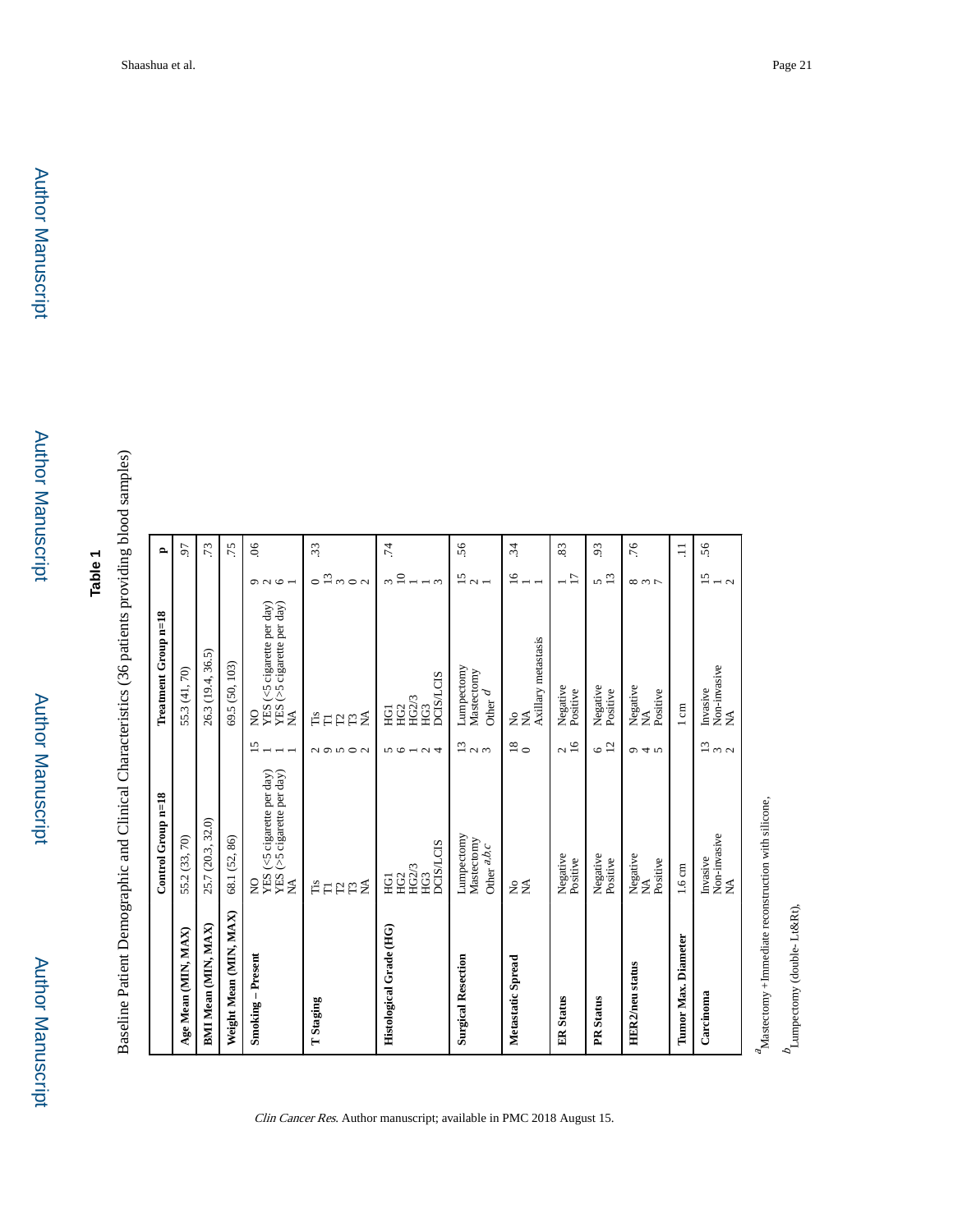| Author Manuscript | Lumpectomy (+Intraoperative radiation), | Mastectomy with axillary sentinel lymph node excision | NA - not available; | DCIS - Ductal Carcinoma In Situ; | LCIS - Lobular Carcinoma In Situ |  |
|-------------------|-----------------------------------------|-------------------------------------------------------|---------------------|----------------------------------|----------------------------------|--|
|-------------------|-----------------------------------------|-------------------------------------------------------|---------------------|----------------------------------|----------------------------------|--|

Author Manuscript

Author Manuscript

Author Manuscript

**Author Manuscript** 

Author Manuscript

Author Manuscript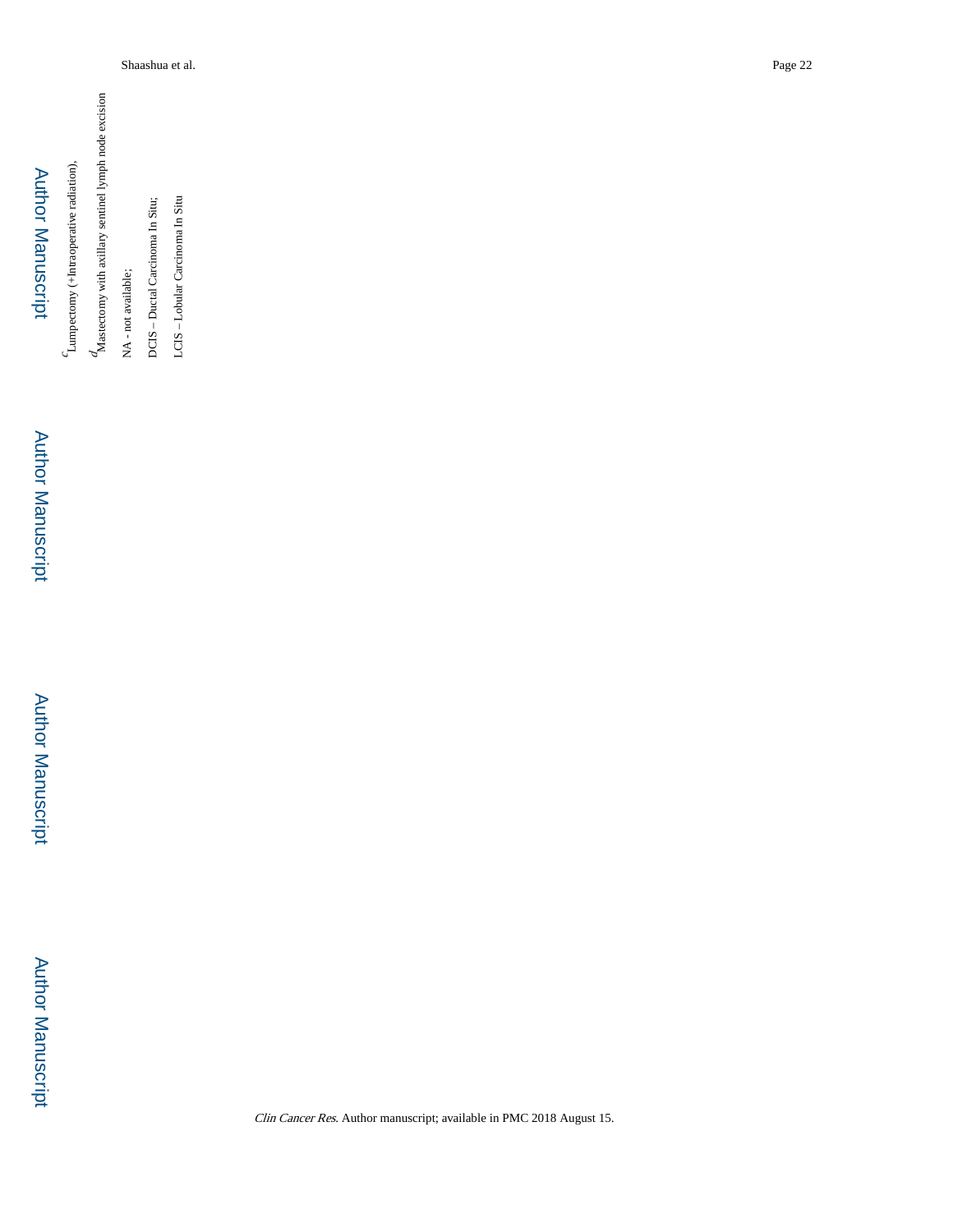Author Manuscript

Author Manuscript

Baseline Patient Demographic and Clinical Characteristics for Transcriptome Profiling \*

| YES ( $\leq$ cigarette per day)<br>YES (>5 cigarette per day)<br>25.1 (20.3, 32.0)<br>Lumpectomy<br>66.1 (52, 86)<br>Mastectomy<br><b>DCIS/LCIS</b><br>Other $a,b,c$<br>57 (43,70)<br>HG2/3<br>HG <sub>2</sub><br>HG3<br>ĒЯ<br>$\frac{0}{2}$<br>$\tilde{\Sigma}$<br>EENE<br>Weight Mean (MIN, MAX)<br>BMI Mean (MIN, MAX)<br>Age Mean (MIN, MAX)<br>Histological Grade(HG)<br>Smoking - Present<br><b>Surgical Resection</b><br><b>T</b> Staging |                              | 26.4 (19.4, 34.5)<br>57.3 (46, 70)                                                   |                                      |                          |
|--------------------------------------------------------------------------------------------------------------------------------------------------------------------------------------------------------------------------------------------------------------------------------------------------------------------------------------------------------------------------------------------------------------------------------------------------|------------------------------|--------------------------------------------------------------------------------------|--------------------------------------|--------------------------|
|                                                                                                                                                                                                                                                                                                                                                                                                                                                  |                              |                                                                                      |                                      | 93                       |
|                                                                                                                                                                                                                                                                                                                                                                                                                                                  |                              |                                                                                      |                                      | 48                       |
|                                                                                                                                                                                                                                                                                                                                                                                                                                                  |                              | 67.7 (50, 94)                                                                        |                                      | .76                      |
|                                                                                                                                                                                                                                                                                                                                                                                                                                                  | 13<br>$\circ$                | NO<br>YES ( $\leq$ cigarette per day)<br>YES (>5 cigarette per day)<br>$\tilde{\ge}$ | 5221                                 | $\overline{0}$           |
|                                                                                                                                                                                                                                                                                                                                                                                                                                                  | $\sim$<br>4                  | ĚΕ<br>P2                                                                             | ం<br>$\circ$                         | $\overline{4}$           |
|                                                                                                                                                                                                                                                                                                                                                                                                                                                  | 5<br>6<br>$\sim$             | <b>DCIS/LCIS</b><br>HG2/3<br>HG <sub>2</sub><br>HG <sub>3</sub><br>ĒЯ                | $\alpha$ $\circ$                     | .79                      |
|                                                                                                                                                                                                                                                                                                                                                                                                                                                  | $-5$                         | Lumpectomy<br>Mastectomy<br>Other                                                    | $\overline{\phantom{0}}$<br>$\sigma$ | $\overline{31}$          |
| $\overline{\mathsf{x}}$<br>Metastatic Spread                                                                                                                                                                                                                                                                                                                                                                                                     | $\overline{15}$              | $\tilde{\mathbf{z}}$                                                                 | $\supseteq$                          | $\overline{\phantom{0}}$ |
| Negative<br>Positive<br><b>ER Status</b>                                                                                                                                                                                                                                                                                                                                                                                                         | $\overline{15}$<br>$\circ$   | Negative<br>Positive                                                                 | $\overline{\phantom{a}}$             | 45                       |
| Negative<br>Positive<br><b>PR</b> Status                                                                                                                                                                                                                                                                                                                                                                                                         | $\frac{3}{2}$                | Negative<br>Positive                                                                 | $\frac{1}{2}$                        | 84                       |
| Negative<br>NA<br>Positive<br><b>HER2/neu status</b>                                                                                                                                                                                                                                                                                                                                                                                             | $\infty$ m $\Delta$          | Negative<br>NA<br>Positive                                                           | $\circ$ $\circ$ $\circ$              | $\overline{30}$          |
| 1.8 <sub>cm</sub><br>Tumor Max. Diameter                                                                                                                                                                                                                                                                                                                                                                                                         |                              | $1.2 \text{ cm}$                                                                     |                                      | 32                       |
| Non-invasive<br>NA<br>Invasive<br>Carcinoma                                                                                                                                                                                                                                                                                                                                                                                                      | $\frac{12}{10}$ $\alpha$ $-$ | Non-invasive<br>NA<br>Invasive                                                       | $\infty$                             | 93                       |

Clin Cancer Res. Author manuscript; available in PMC 2018 August 15.

Twenty-five tumors yielded RNA quality assured for sufficient mas Twenty-five tumors yielded RNA quality assured for sufficient mas  ${}^2\!M\!$  as<br>tectomy + Immediate reconstruction with silicone, Mastectomy + Immediate reconstruction with silicone,

 $b_{\mbox{Lumpetomy}}$  (double- Lt<br>&Rt), Lumpectomy (double- Lt&Rt),